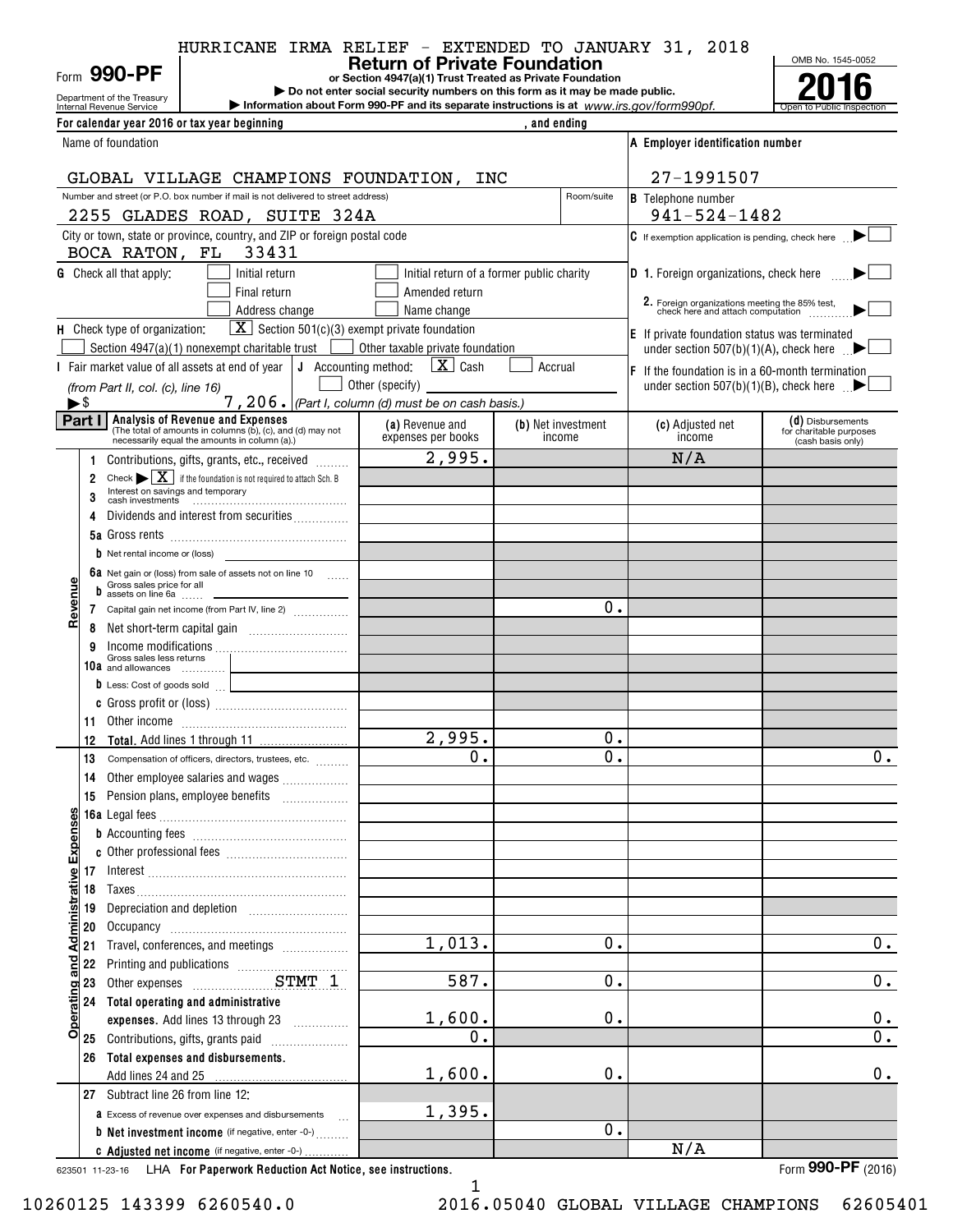|                         |          | GLOBAL VILLAGE CHAMPIONS FOUNDATION, INC<br>Form 990-PF (2016)                                                  |                      |                      | 27-1991507<br>Page 2  |
|-------------------------|----------|-----------------------------------------------------------------------------------------------------------------|----------------------|----------------------|-----------------------|
|                         | Part II  | <b>Balance Sheets</b> Attached schedules and amounts in the description                                         | Beginning of year    | End of year          |                       |
|                         |          | column should be for end-of-year amounts only.                                                                  | (a) Book Value       | (b) Book Value       | (c) Fair Market Value |
|                         |          |                                                                                                                 | 5,811.               | 7,206.               | 7,206.                |
|                         |          | 2 Savings and temporary cash investments [111][11] Savings and temporary cash investments                       |                      |                      |                       |
|                         |          | 3 Accounts receivable                                                                                           |                      |                      |                       |
|                         |          | Less: allowance for doubtful accounts                                                                           |                      |                      |                       |
|                         |          | 4 Pledges receivable                                                                                            |                      |                      |                       |
|                         |          | Less: allowance for doubtful accounts                                                                           |                      |                      |                       |
|                         | 5        |                                                                                                                 |                      |                      |                       |
|                         |          | 6 Receivables due from officers, directors, trustees, and other                                                 |                      |                      |                       |
|                         |          |                                                                                                                 |                      |                      |                       |
|                         |          | $\mathcal{L}^{\text{max}}_{\text{max}}$ and $\mathcal{L}^{\text{max}}_{\text{max}}$                             |                      |                      |                       |
|                         |          | Less: allowance for doubtful accounts                                                                           |                      |                      |                       |
|                         |          |                                                                                                                 |                      |                      |                       |
| Assets                  |          |                                                                                                                 |                      |                      |                       |
|                         |          | 10a Investments - U.S. and state government obligations                                                         |                      |                      |                       |
|                         |          |                                                                                                                 |                      |                      |                       |
|                         |          |                                                                                                                 |                      |                      |                       |
|                         |          |                                                                                                                 |                      |                      |                       |
|                         |          |                                                                                                                 |                      |                      |                       |
|                         | 12       | Investments - mortgage loans [10001] [10001] [10001] [10001] [10001] [10001] [10001] [10001] [10001] [10001] [  |                      |                      |                       |
|                         | 13       |                                                                                                                 |                      |                      |                       |
|                         |          | 14 Land, buildings, and equipment: basis                                                                        |                      |                      |                       |
|                         |          |                                                                                                                 |                      |                      |                       |
|                         |          | <b>15</b> Other assets (describe $\blacktriangleright$                                                          |                      |                      |                       |
|                         |          | 16 Total assets (to be completed by all filers - see the                                                        |                      |                      |                       |
|                         |          |                                                                                                                 | 5,811.               | 7,206.               | 7,206.                |
|                         |          |                                                                                                                 |                      |                      |                       |
|                         | 18       |                                                                                                                 |                      |                      |                       |
|                         |          |                                                                                                                 |                      |                      |                       |
|                         | 19       | Deferred revenue informational contracts and a series of the series of the series of the series of the series o |                      |                      |                       |
| Liabilities             |          | 20 Loans from officers, directors, trustees, and other disqualified persons                                     |                      |                      |                       |
|                         | 21       |                                                                                                                 |                      |                      |                       |
|                         |          | 22 Other liabilities (describe >                                                                                |                      |                      |                       |
|                         |          | 23 Total liabilities (add lines 17 through 22)                                                                  | 0.                   | 0.                   |                       |
|                         |          |                                                                                                                 |                      |                      |                       |
|                         |          | Foundations that follow SFAS 117, check here <b>Fig.</b>   ► E                                                  |                      |                      |                       |
|                         |          | and complete lines 24 through 26 and lines 30 and 31.                                                           |                      |                      |                       |
|                         | 24       | Unrestricted                                                                                                    |                      |                      |                       |
| Assets or Fund Balances | 25       |                                                                                                                 |                      |                      |                       |
|                         |          |                                                                                                                 |                      |                      |                       |
|                         |          | Foundations that do not follow SFAS 117, check here $\Box \triangleright \Box X$                                |                      |                      |                       |
|                         |          | and complete lines 27 through 31.                                                                               | 0.                   | 0.                   |                       |
|                         | 27       | Capital stock, trust principal, or current funds                                                                | $\overline{0}$ .     | $\overline{0}$ .     |                       |
|                         | 28       | Paid-in or capital surplus, or land, bldg., and equipment fund <i>minimal</i>                                   |                      |                      |                       |
|                         | 29       | Retained earnings, accumulated income, endowment, or other funds                                                | $\overline{5,811}$ . | 7,206.               |                       |
| $\frac{1}{2}$           | 30       |                                                                                                                 | 5,811.               | $\overline{7,}$ 206. |                       |
|                         |          |                                                                                                                 |                      |                      |                       |
|                         |          | 31 Total liabilities and net assets/fund balances                                                               | 5,811.               | 7,206.               |                       |
|                         | Part III | Analysis of Changes in Net Assets or Fund Balances                                                              |                      |                      |                       |
|                         |          | 1 Total net assets or fund balances at beginning of year - Part II, column (a), line 30                         |                      |                      |                       |
|                         |          |                                                                                                                 |                      |                      | 5,811.                |
|                         |          |                                                                                                                 |                      | $\mathbf{1}$         | 1,395.                |
|                         |          | 2 Enter amount from Part I, line 27a                                                                            |                      | $\overline{2}$       | 0.                    |
| 3                       |          |                                                                                                                 |                      | 3                    |                       |
| 4                       |          | Add lines 1, 2, and 3                                                                                           |                      | 4                    | 7,206.<br>0.          |
| 5                       |          | Decreases not included in line 2 (itemize) $\blacktriangleright$                                                |                      | 5                    | 7,206.                |
|                         |          |                                                                                                                 |                      | 6                    |                       |

Form **990-PF** ( <sup>2016</sup>) Form (2016) **990-PF**

623511 11-23-16 623511 11-23-16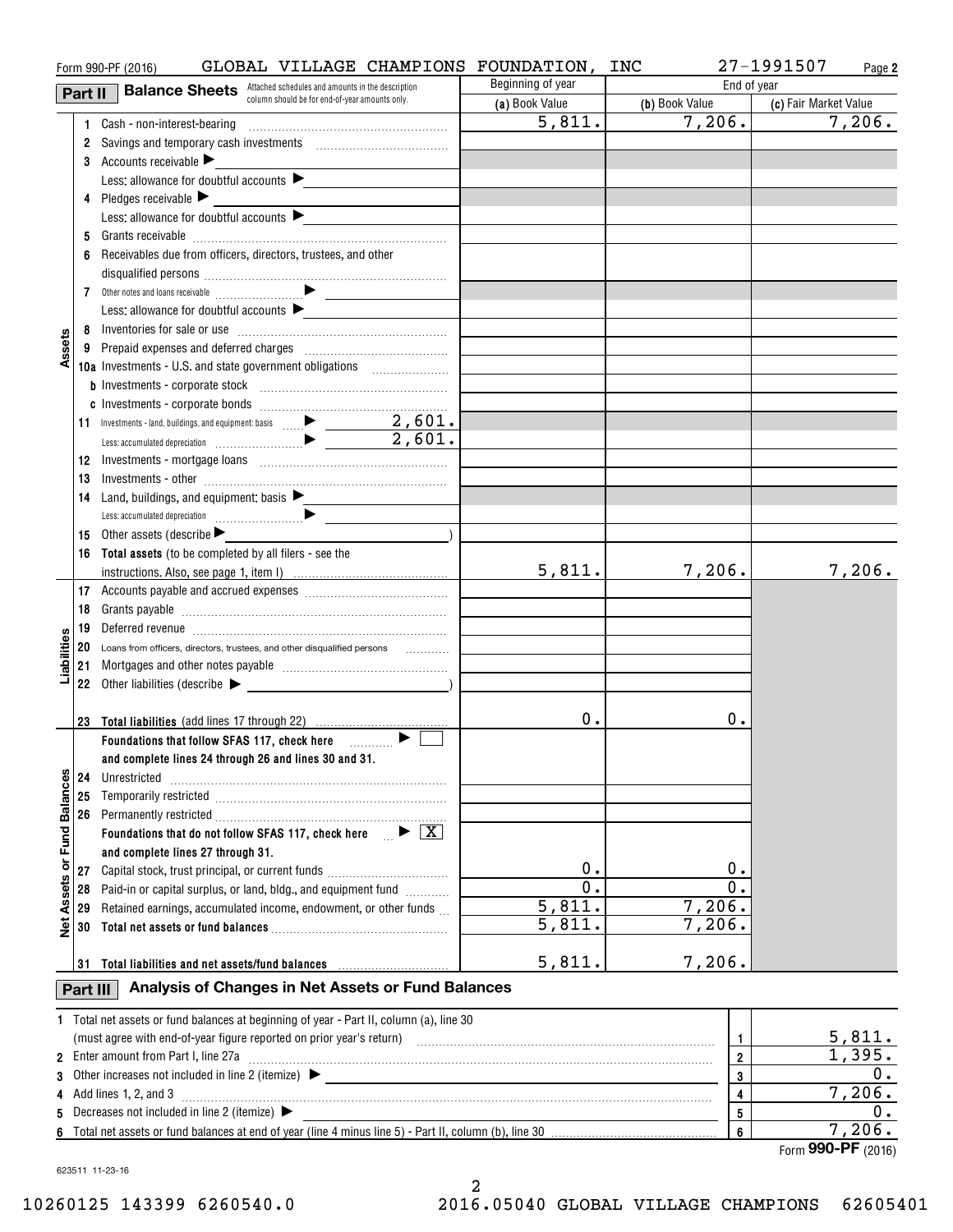| Form 990-PF (2016)                                                                                                                                                  | GLOBAL VILLAGE CHAMPIONS FOUNDATION,                                                                                                  |                                                                                 |                                                   |     | INC                                              |   | 27-1991507                                                                |                                  | Page 3     |
|---------------------------------------------------------------------------------------------------------------------------------------------------------------------|---------------------------------------------------------------------------------------------------------------------------------------|---------------------------------------------------------------------------------|---------------------------------------------------|-----|--------------------------------------------------|---|---------------------------------------------------------------------------|----------------------------------|------------|
| Part IV                                                                                                                                                             | <b>Capital Gains and Losses for Tax on Investment Income</b>                                                                          |                                                                                 |                                                   |     |                                                  |   |                                                                           |                                  |            |
|                                                                                                                                                                     | (a) List and describe the kind(s) of property sold (e.g., real estate,<br>2-story brick warehouse; or common stock, 200 shs. MLC Co.) |                                                                                 |                                                   |     | (b) How acquired<br>P - Purchase<br>D - Donation |   | (c) Date acquired<br>(mo., day, yr.)                                      | (d) Date sold<br>(mo., day, yr.) |            |
| 1a                                                                                                                                                                  |                                                                                                                                       |                                                                                 |                                                   |     |                                                  |   |                                                                           |                                  |            |
| <b>NONE</b><br>b                                                                                                                                                    |                                                                                                                                       |                                                                                 |                                                   |     |                                                  |   |                                                                           |                                  |            |
| C                                                                                                                                                                   |                                                                                                                                       |                                                                                 |                                                   |     |                                                  |   |                                                                           |                                  |            |
| d                                                                                                                                                                   |                                                                                                                                       |                                                                                 |                                                   |     |                                                  |   |                                                                           |                                  |            |
| e                                                                                                                                                                   | (f) Depreciation allowed                                                                                                              |                                                                                 | (g) Cost or other basis                           |     |                                                  |   | (h) Gain or (loss)                                                        |                                  |            |
| (e) Gross sales price                                                                                                                                               | (or allowable)                                                                                                                        |                                                                                 | plus expense of sale                              |     |                                                  |   | $(e)$ plus $(f)$ minus $(g)$                                              |                                  |            |
| a                                                                                                                                                                   |                                                                                                                                       |                                                                                 |                                                   |     |                                                  |   |                                                                           |                                  |            |
| b                                                                                                                                                                   |                                                                                                                                       |                                                                                 |                                                   |     |                                                  |   |                                                                           |                                  |            |
| C<br>d                                                                                                                                                              |                                                                                                                                       |                                                                                 |                                                   |     |                                                  |   |                                                                           |                                  |            |
| e                                                                                                                                                                   |                                                                                                                                       |                                                                                 |                                                   |     |                                                  |   |                                                                           |                                  |            |
| Complete only for assets showing gain in column (h) and owned by the foundation on 12/31/69                                                                         |                                                                                                                                       |                                                                                 |                                                   |     |                                                  |   | (I) Gains (Col. (h) gain minus                                            |                                  |            |
| (i) F.M.V. as of 12/31/69                                                                                                                                           | (j) Adjusted basis<br>as of 12/31/69                                                                                                  |                                                                                 | $(k)$ Excess of col. (i)<br>over col. (j), if any |     |                                                  |   | col. (k), but not less than -0-) or<br>Losses (from col. (h))             |                                  |            |
| a                                                                                                                                                                   |                                                                                                                                       |                                                                                 |                                                   |     |                                                  |   |                                                                           |                                  |            |
| b                                                                                                                                                                   |                                                                                                                                       |                                                                                 |                                                   |     |                                                  |   |                                                                           |                                  |            |
| C                                                                                                                                                                   |                                                                                                                                       |                                                                                 |                                                   |     |                                                  |   |                                                                           |                                  |            |
| d                                                                                                                                                                   |                                                                                                                                       |                                                                                 |                                                   |     |                                                  |   |                                                                           |                                  |            |
| e                                                                                                                                                                   |                                                                                                                                       |                                                                                 |                                                   |     |                                                  |   |                                                                           |                                  |            |
| 2 Capital gain net income or (net capital loss)                                                                                                                     |                                                                                                                                       | If gain, also enter in Part I, line 7<br>If (loss), enter -0- in Part I, line 7 |                                                   |     | $\mathbf{2}$                                     |   |                                                                           |                                  |            |
| 3 Net short-term capital gain or (loss) as defined in sections 1222(5) and (6):                                                                                     |                                                                                                                                       |                                                                                 |                                                   |     |                                                  |   |                                                                           |                                  |            |
| If gain, also enter in Part I, line 8, column (c).                                                                                                                  |                                                                                                                                       |                                                                                 |                                                   |     |                                                  |   |                                                                           |                                  |            |
| If (loss), enter -0- in Part I, line 8<br>Part V   Qualification Under Section 4940(e) for Reduced Tax on Net Investment Income                                     |                                                                                                                                       |                                                                                 |                                                   |     | 3                                                |   |                                                                           |                                  |            |
|                                                                                                                                                                     |                                                                                                                                       |                                                                                 |                                                   |     |                                                  |   |                                                                           |                                  |            |
| (For optional use by domestic private foundations subject to the section 4940(a) tax on net investment income.)                                                     |                                                                                                                                       |                                                                                 |                                                   |     |                                                  |   |                                                                           |                                  |            |
| If section $4940(d)(2)$ applies, leave this part blank.                                                                                                             |                                                                                                                                       |                                                                                 |                                                   |     |                                                  |   |                                                                           |                                  |            |
| Was the foundation liable for the section 4942 tax on the distributable amount of any year in the base period?                                                      |                                                                                                                                       |                                                                                 |                                                   |     |                                                  |   |                                                                           |                                  | Yes $X$ No |
| If "Yes," the foundation does not qualify under section 4940(e). Do not complete this part.                                                                         |                                                                                                                                       |                                                                                 |                                                   |     |                                                  |   |                                                                           |                                  |            |
| Enter the appropriate amount in each column for each year; see the instructions before making any entries.                                                          |                                                                                                                                       |                                                                                 |                                                   |     |                                                  |   |                                                                           |                                  |            |
| (a)<br>Base period years                                                                                                                                            | (b)                                                                                                                                   |                                                                                 |                                                   | (c) |                                                  |   |                                                                           | (d)<br>Distribution ratio        |            |
| Calendar year (or tax year beginning in)                                                                                                                            | Adjusted qualifying distributions                                                                                                     |                                                                                 | Net value of noncharitable-use assets             |     |                                                  |   | $\left($ col. $\left($ b $\right)$ divided by col. $\left($ c $\right)$ ) |                                  |            |
| 2015                                                                                                                                                                |                                                                                                                                       | 22,801.                                                                         |                                                   |     | 25,040.                                          |   |                                                                           |                                  | .910583    |
| 2014<br>2013                                                                                                                                                        |                                                                                                                                       |                                                                                 |                                                   |     |                                                  |   |                                                                           |                                  |            |
| 2012                                                                                                                                                                |                                                                                                                                       |                                                                                 |                                                   |     |                                                  |   |                                                                           |                                  |            |
| 2011                                                                                                                                                                |                                                                                                                                       |                                                                                 |                                                   |     |                                                  |   |                                                                           |                                  |            |
|                                                                                                                                                                     |                                                                                                                                       |                                                                                 |                                                   |     |                                                  |   |                                                                           |                                  |            |
|                                                                                                                                                                     |                                                                                                                                       |                                                                                 |                                                   |     |                                                  | 2 |                                                                           |                                  | .910583    |
| 3 Average distribution ratio for the 5-year base period - divide the total on line 2 by 5, or by the number of years                                                |                                                                                                                                       |                                                                                 |                                                   |     |                                                  |   |                                                                           |                                  |            |
|                                                                                                                                                                     |                                                                                                                                       |                                                                                 |                                                   |     |                                                  | 3 |                                                                           |                                  | .910583    |
| 4 Enter the net value of noncharitable-use assets for 2016 from Part X, line 5 [2016] [2016] The net value of noncharitable-use assets for 2016 from Part X, line 5 |                                                                                                                                       |                                                                                 |                                                   |     |                                                  | 4 |                                                                           |                                  | 6,016.     |
|                                                                                                                                                                     |                                                                                                                                       |                                                                                 |                                                   |     |                                                  | 5 |                                                                           |                                  | 5,478.     |
|                                                                                                                                                                     |                                                                                                                                       |                                                                                 |                                                   |     |                                                  |   |                                                                           |                                  |            |
|                                                                                                                                                                     |                                                                                                                                       |                                                                                 |                                                   |     |                                                  | 6 |                                                                           |                                  | 0.         |
| 7 Add lines 5 and 6                                                                                                                                                 |                                                                                                                                       |                                                                                 |                                                   |     |                                                  | 7 |                                                                           |                                  | 5,478.     |
|                                                                                                                                                                     |                                                                                                                                       |                                                                                 |                                                   |     |                                                  | 8 |                                                                           |                                  | 0.         |
| If line 8 is equal to or greater than line 7, check the box in Part VI, line 1b, and complete that part using a 1% tax rate.<br>See the Part VI instructions.       |                                                                                                                                       |                                                                                 |                                                   |     |                                                  |   |                                                                           |                                  |            |
| 623521 11-23-16                                                                                                                                                     |                                                                                                                                       |                                                                                 |                                                   |     |                                                  |   |                                                                           | Form 990-PF (2016)               |            |

3 3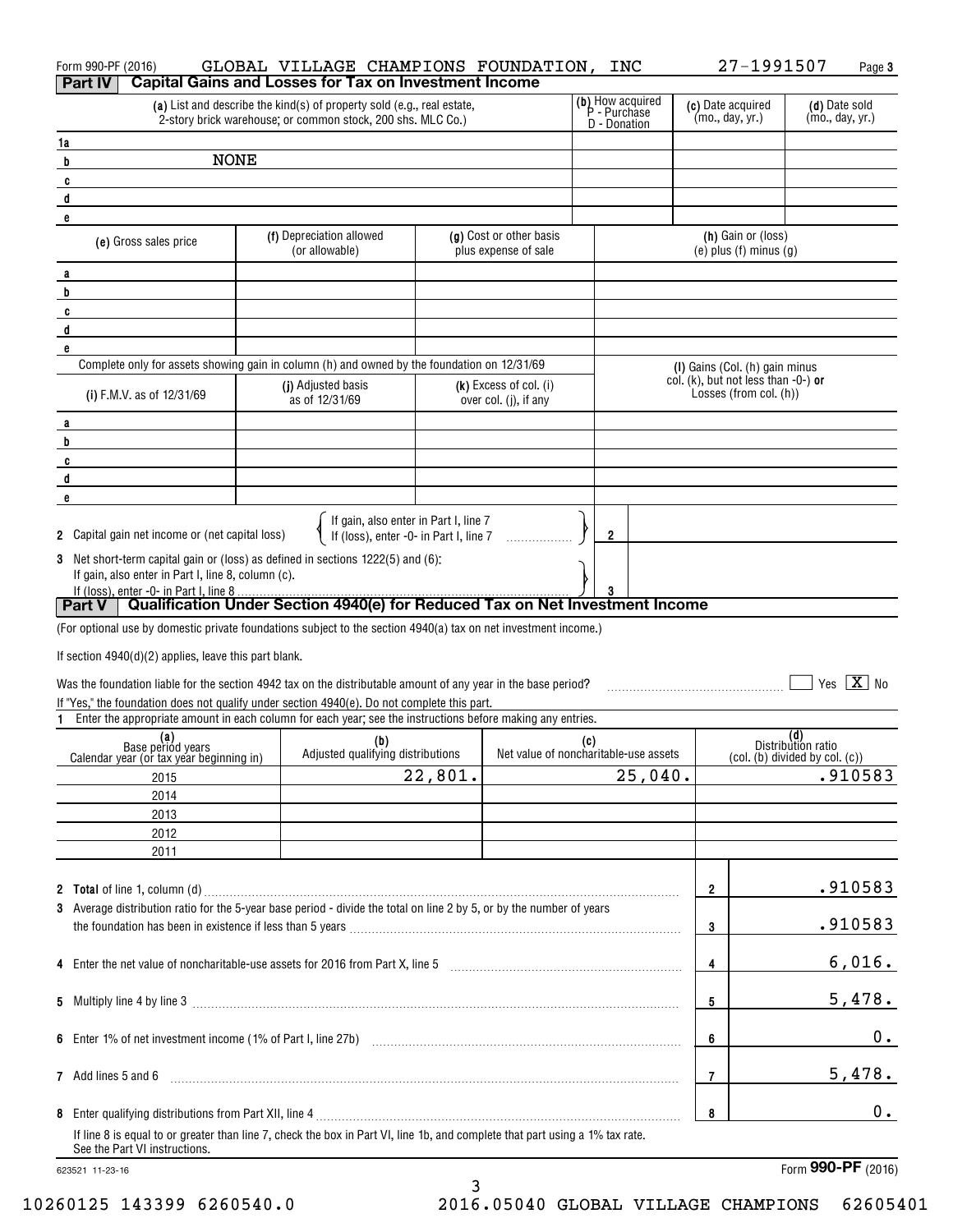|    | GLOBAL VILLAGE CHAMPIONS FOUNDATION, INC<br>Form 990-PF (2016)                                                                                                                   | 27-1991507     |                          | Page 4                     |
|----|----------------------------------------------------------------------------------------------------------------------------------------------------------------------------------|----------------|--------------------------|----------------------------|
|    | Excise Tax Based on Investment Income (Section 4940(a), 4940(b), 4940(e), or 4948 - see instructions)<br><b>Part VI</b>                                                          |                |                          |                            |
|    | <b>1a</b> Exempt operating foundations described in section $4940(d)(2)$ , check here $\Box$ and enter "N/A" on line 1.                                                          |                |                          |                            |
|    |                                                                                                                                                                                  |                |                          |                            |
|    | <b>b</b> Domestic foundations that meet the section 4940(e) requirements in Part V, check here $\bullet$ and enter 1%<br>$\mathbf{1}$                                            |                |                          | 0.                         |
|    |                                                                                                                                                                                  |                |                          |                            |
|    | c All other domestic foundations enter 2% of line 27b. Exempt foreign organizations enter 4% of Part I, line 12, col. (b).                                                       |                |                          |                            |
|    | $\overline{2}$                                                                                                                                                                   |                |                          | $0$ .                      |
| 3  | 3<br>Add lines 1 and 2                                                                                                                                                           |                |                          | $\overline{0}$ .           |
|    | $\overline{\mathbf{4}}$                                                                                                                                                          |                |                          | $\mathbf 0$ .              |
|    | 5                                                                                                                                                                                |                |                          | $\overline{0}$ .           |
|    | Credits/Payments:                                                                                                                                                                |                |                          |                            |
|    | 6a                                                                                                                                                                               |                |                          |                            |
|    | 6b                                                                                                                                                                               |                |                          |                            |
|    | 6c                                                                                                                                                                               |                |                          |                            |
|    | 6d                                                                                                                                                                               |                |                          | $0$ .                      |
| 7  | $\overline{7}$                                                                                                                                                                   |                |                          |                            |
|    | Enter any <b>penalty</b> for underpayment of estimated tax. Check here <b>Leap if Form 2220</b> is attached <i>manumenomention</i><br>8                                          |                |                          | $0$ .                      |
|    | 9<br>10                                                                                                                                                                          |                |                          |                            |
| 10 | Overpayment. If line 7 is more than the total of lines 5 and 8, enter the amount overpaid manufactured and S,<br>11                                                              |                |                          |                            |
| 11 | Enter the amount of line 10 to be: Credited to 2017 estimated tax $\blacktriangleright$<br>Refunded $\blacktriangleright$<br><b>Part VII-A   Statements Regarding Activities</b> |                |                          |                            |
|    | 1a During the tax year, did the foundation attempt to influence any national, state, or local legislation or did it participate or intervene in                                  |                | Yesl                     | No                         |
|    |                                                                                                                                                                                  | 1a             |                          | X                          |
|    | <b>b</b> Did it spend more than \$100 during the year (either directly or indirectly) for political purposes (see instructions for the definition)?                              | 1 <sub>b</sub> |                          | $\overline{\mathbf{x}}$    |
|    | If the answer is "Yes" to 1a or 1b, attach a detailed description of the activities and copies of any materials published or                                                     |                |                          |                            |
|    | distributed by the foundation in connection with the activities.                                                                                                                 |                |                          |                            |
|    |                                                                                                                                                                                  | 1c             |                          | х                          |
|    | d Enter the amount (if any) of tax on political expenditures (section 4955) imposed during the year:                                                                             |                |                          |                            |
|    | $0$ .                                                                                                                                                                            |                |                          |                            |
|    | e Enter the reimbursement (if any) paid by the foundation during the year for political expenditure tax imposed on foundation                                                    |                |                          |                            |
|    |                                                                                                                                                                                  |                |                          |                            |
|    | 2 Has the foundation engaged in any activities that have not previously been reported to the IRS?                                                                                | $\overline{2}$ |                          | х                          |
|    | If "Yes," attach a detailed description of the activities.                                                                                                                       |                |                          |                            |
|    | 3 Has the foundation made any changes, not previously reported to the IRS, in its governing instrument, articles of incorporation, or                                            |                |                          |                            |
|    |                                                                                                                                                                                  | 3              |                          | х                          |
|    |                                                                                                                                                                                  | 4a             |                          | $\overline{\mathbf{x}}$    |
|    |                                                                                                                                                                                  | 4b             |                          |                            |
|    |                                                                                                                                                                                  | 5              |                          | X                          |
|    | If "Yes," attach the statement required by General Instruction T.                                                                                                                |                |                          |                            |
| 6  | Are the requirements of section 508(e) (relating to sections 4941 through 4945) satisfied either:                                                                                |                |                          |                            |
|    | • By language in the governing instrument, or                                                                                                                                    |                |                          |                            |
|    | · By state legislation that effectively amends the governing instrument so that no mandatory directions that conflict with the state law                                         |                |                          |                            |
|    | remain in the governing instrument?                                                                                                                                              | 6              |                          | х                          |
| 7  | Did the foundation have at least \$5,000 in assets at any time during the year? If "Yes," complete Part II, col. (c), and Part XV                                                | $\overline{7}$ | $\mathbf X$              |                            |
|    |                                                                                                                                                                                  |                |                          |                            |
|    | 8a Enter the states to which the foundation reports or with which it is registered (see instructions)                                                                            |                |                          |                            |
|    | FL                                                                                                                                                                               |                |                          |                            |
|    | <b>b</b> If the answer is "Yes" to line 7, has the foundation furnished a copy of Form 990-PF to the Attorney General (or designate)                                             |                |                          |                            |
|    |                                                                                                                                                                                  | 8b             | х                        |                            |
| 9  | Is the foundation claiming status as a private operating foundation within the meaning of section 4942(j)(3) or 4942(j)(5) for calendar                                          |                |                          |                            |
|    |                                                                                                                                                                                  | 9              |                          | х<br>$\overline{\text{X}}$ |
|    |                                                                                                                                                                                  | 10             | $000 \text{ } \text{DE}$ |                            |

Form **990-PF** ( <sup>2016</sup>) Form (2016) **990-PF**

623531 11-23-16 623531 11-23-16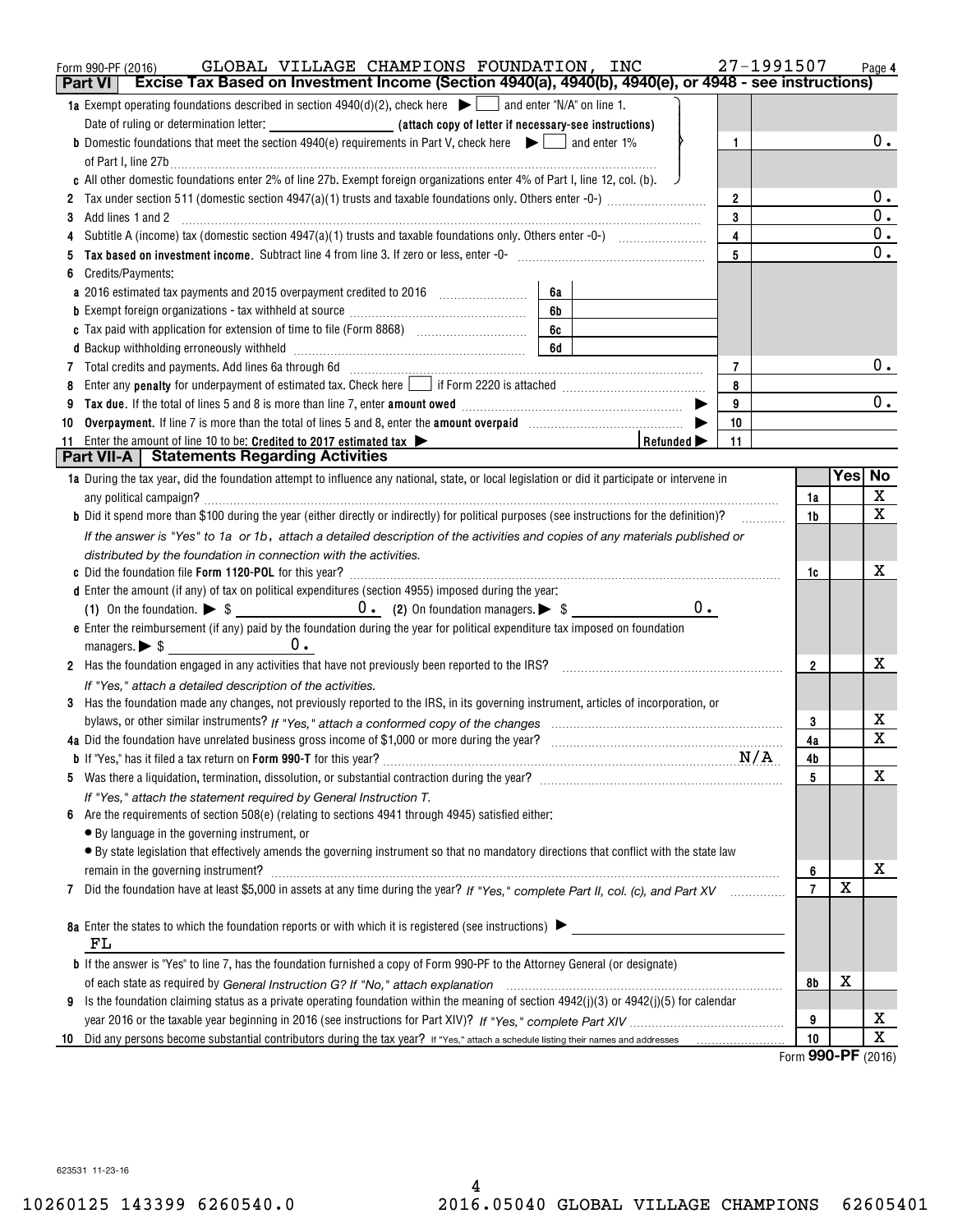|    | 27-1991507<br>GLOBAL VILLAGE CHAMPIONS FOUNDATION, INC<br>Form 990-PF (2016)                                                                                                                                                                                                                                                                                                                                                                                                                                |    |             | Page 5 |
|----|-------------------------------------------------------------------------------------------------------------------------------------------------------------------------------------------------------------------------------------------------------------------------------------------------------------------------------------------------------------------------------------------------------------------------------------------------------------------------------------------------------------|----|-------------|--------|
|    | Part VII-A   Statements Regarding Activities (continued)                                                                                                                                                                                                                                                                                                                                                                                                                                                    |    |             |        |
|    |                                                                                                                                                                                                                                                                                                                                                                                                                                                                                                             |    | Yes No      |        |
|    | 11 At any time during the year, did the foundation, directly or indirectly, own a controlled entity within the meaning of                                                                                                                                                                                                                                                                                                                                                                                   |    |             |        |
|    |                                                                                                                                                                                                                                                                                                                                                                                                                                                                                                             | 11 |             | X      |
|    | 12 Did the foundation make a distribution to a donor advised fund over which the foundation or a disqualified person had advisory privileges?                                                                                                                                                                                                                                                                                                                                                               |    |             |        |
|    | If "Yes," attach statement (see instructions) with an according to the control of the statement of the statement (see instructions)                                                                                                                                                                                                                                                                                                                                                                         | 12 |             | X      |
|    | 13 Did the foundation comply with the public inspection requirements for its annual returns and exemption application?                                                                                                                                                                                                                                                                                                                                                                                      | 13 | $\mathbf X$ |        |
|    | Website address > WWW.GOGVC.COM                                                                                                                                                                                                                                                                                                                                                                                                                                                                             |    |             |        |
|    | Telephone no. $\triangleright$ 561-994-5050<br>14 The books are in care of $\blacktriangleright$ CBIZ MHM, LLC                                                                                                                                                                                                                                                                                                                                                                                              |    |             |        |
|    | Located at > 1675 N MILITARY TRAIL, 5TH FLOOR, BOCA RATON, FL ZIP+4 >33486                                                                                                                                                                                                                                                                                                                                                                                                                                  |    |             |        |
|    |                                                                                                                                                                                                                                                                                                                                                                                                                                                                                                             |    |             |        |
|    |                                                                                                                                                                                                                                                                                                                                                                                                                                                                                                             |    | N/A         |        |
| 16 | At any time during calendar year 2016, did the foundation have an interest in or a signature or other authority over a bank,                                                                                                                                                                                                                                                                                                                                                                                |    | Yes         | No     |
|    | securities, or other financial account in a foreign country?<br>$\begin{minipage}[b]{0.9\textwidth} \centering \begin{tabular}{ l l l } \hline \multicolumn{1}{ l l l } \hline \multicolumn{1}{ l l } \multicolumn{1}{ l } \multicolumn{1}{ l } \multicolumn{1}{ l } \multicolumn{1}{ l } \multicolumn{1}{ l } \multicolumn{1}{ l } \multicolumn{1}{ l } \multicolumn{1}{ l } \multicolumn{1}{ l } \multicolumn{1}{ l } \multicolumn{1}{ l } \multicolumn{1}{ l } \multicolumn{1}{ l } \multicolumn{1}{ l $ | 16 |             | х      |
|    | See the instructions for exceptions and filing requirements for FinCEN Form 114. If "Yes," enter the name of the                                                                                                                                                                                                                                                                                                                                                                                            |    |             |        |
|    | foreign country $\blacktriangleright$                                                                                                                                                                                                                                                                                                                                                                                                                                                                       |    |             |        |
|    | Part VII-B   Statements Regarding Activities for Which Form 4720 May Be Required                                                                                                                                                                                                                                                                                                                                                                                                                            |    |             |        |
|    | File Form 4720 if any item is checked in the "Yes" column, unless an exception applies.                                                                                                                                                                                                                                                                                                                                                                                                                     |    | Yes No      |        |
|    | 1a During the year did the foundation (either directly or indirectly):                                                                                                                                                                                                                                                                                                                                                                                                                                      |    |             |        |
|    | (1) Engage in the sale or exchange, or leasing of property with a disqualified person? $\ldots$ $\ldots$ $\ldots$ $\ldots$ $\ldots$ $\ldots$ $\ldots$ Yes $\boxed{\mathbf{X}}$ No                                                                                                                                                                                                                                                                                                                           |    |             |        |
|    | (2) Borrow money from, lend money to, or otherwise extend credit to (or accept it from)                                                                                                                                                                                                                                                                                                                                                                                                                     |    |             |        |
|    | $\blacksquare$ Yes $\boxed{X}$ No                                                                                                                                                                                                                                                                                                                                                                                                                                                                           |    |             |        |
|    | $\boxed{\phantom{1}}$ Yes $\boxed{\mathrm{X}}$ No<br>(3) Furnish goods, services, or facilities to (or accept them from) a disqualified person? [[[[[[[[[[[[[[[[[[]]]]]]                                                                                                                                                                                                                                                                                                                                    |    |             |        |
|    | (4) Pay compensation to, or pay or reimburse the expenses of, a disqualified person? $\ldots$ $\ldots$ $\ldots$ $\ldots$ $\ldots$ $\ldots$ $\ldots$ Yes $\boxed{\mathbf{X}}$ No                                                                                                                                                                                                                                                                                                                             |    |             |        |
|    | (5) Transfer any income or assets to a disqualified person (or make any of either available                                                                                                                                                                                                                                                                                                                                                                                                                 |    |             |        |
|    |                                                                                                                                                                                                                                                                                                                                                                                                                                                                                                             |    |             |        |
|    | (6) Agree to pay money or property to a government official? (Exception. Check "No"                                                                                                                                                                                                                                                                                                                                                                                                                         |    |             |        |
|    | if the foundation agreed to make a grant to or to employ the official for a period after                                                                                                                                                                                                                                                                                                                                                                                                                    |    |             |        |
|    | termination of government service, if terminating within 90 days.) $\Box$ $\Box$ Yes $\Box$ Yes $\Box$ No                                                                                                                                                                                                                                                                                                                                                                                                   |    |             |        |
|    | <b>b</b> If any answer is "Yes" to 1a(1)-(6), did any of the acts fail to qualify under the exceptions described in Regulations                                                                                                                                                                                                                                                                                                                                                                             |    |             |        |
|    | section 53.4941(d)-3 or in a current notice regarding disaster assistance (see instructions)? $N/A$                                                                                                                                                                                                                                                                                                                                                                                                         | 1b |             |        |
|    | $\blacktriangleright$                                                                                                                                                                                                                                                                                                                                                                                                                                                                                       |    |             |        |
|    | c Did the foundation engage in a prior year in any of the acts described in 1a, other than excepted acts, that were not corrected                                                                                                                                                                                                                                                                                                                                                                           |    |             |        |
|    |                                                                                                                                                                                                                                                                                                                                                                                                                                                                                                             | 1c |             | X      |
|    | 2 Taxes on failure to distribute income (section 4942) (does not apply for years the foundation was a private operating foundation                                                                                                                                                                                                                                                                                                                                                                          |    |             |        |
|    | defined in section $4942(j)(3)$ or $4942(j)(5)$ :                                                                                                                                                                                                                                                                                                                                                                                                                                                           |    |             |        |
|    | a At the end of tax year 2016, did the foundation have any undistributed income (lines 6d and 6e, Part XIII) for tax year(s) beginning                                                                                                                                                                                                                                                                                                                                                                      |    |             |        |
|    | $\sqrt{}$ Yes $\sqrt{}$ X $\sqrt{}$ No<br>before 2016?                                                                                                                                                                                                                                                                                                                                                                                                                                                      |    |             |        |
|    |                                                                                                                                                                                                                                                                                                                                                                                                                                                                                                             |    |             |        |
|    | <b>b</b> Are there any years listed in 2a for which the foundation is <b>not</b> applying the provisions of section $4942(a)(2)$ (relating to incorrect                                                                                                                                                                                                                                                                                                                                                     |    |             |        |
|    | valuation of assets) to the year's undistributed income? (If applying section 4942(a)(2) to all years listed, answer "No" and attach                                                                                                                                                                                                                                                                                                                                                                        |    |             |        |
|    | statement - see instructions.) with an example of the contract of the contract of the contract of the contract of the contract of the contract of the contract of the contract of the contract of the contract of the contract                                                                                                                                                                                                                                                                              | 2b |             |        |
|    | c If the provisions of section $4942(a)(2)$ are being applied to any of the years listed in 2a, list the years here.                                                                                                                                                                                                                                                                                                                                                                                        |    |             |        |
|    |                                                                                                                                                                                                                                                                                                                                                                                                                                                                                                             |    |             |        |
|    | 3a Did the foundation hold more than a 2% direct or indirect interest in any business enterprise at any time                                                                                                                                                                                                                                                                                                                                                                                                |    |             |        |
|    | Yes $\boxed{X}$ No<br>during the year? <b>William Commission Commission Commission</b> Commission Commission Commission Commission                                                                                                                                                                                                                                                                                                                                                                          |    |             |        |
|    | <b>b</b> If "Yes," did it have excess business holdings in 2016 as a result of (1) any purchase by the foundation or disqualified persons after                                                                                                                                                                                                                                                                                                                                                             |    |             |        |
|    | May 26, 1969; (2) the lapse of the 5-year period (or longer period approved by the Commissioner under section $4943(c)(7)$ ) to dispose                                                                                                                                                                                                                                                                                                                                                                     |    |             |        |
|    | of holdings acquired by gift or bequest; or (3) the lapse of the 10-, 15-, or 20-year first phase holding period? (Use Schedule C.                                                                                                                                                                                                                                                                                                                                                                          |    |             |        |
|    |                                                                                                                                                                                                                                                                                                                                                                                                                                                                                                             | 3b |             |        |
|    |                                                                                                                                                                                                                                                                                                                                                                                                                                                                                                             |    |             | X      |
|    |                                                                                                                                                                                                                                                                                                                                                                                                                                                                                                             | 4a |             |        |
|    | <b>b</b> Did the foundation make any investment in a prior year (but after December 31, 1969) that could jeopardize its charitable purpose that<br>had not been removed from jeopardy before the first day of the tax year beginning in 2016?                                                                                                                                                                                                                                                               |    |             | X      |

623541 11-23-16 623541 11-23-16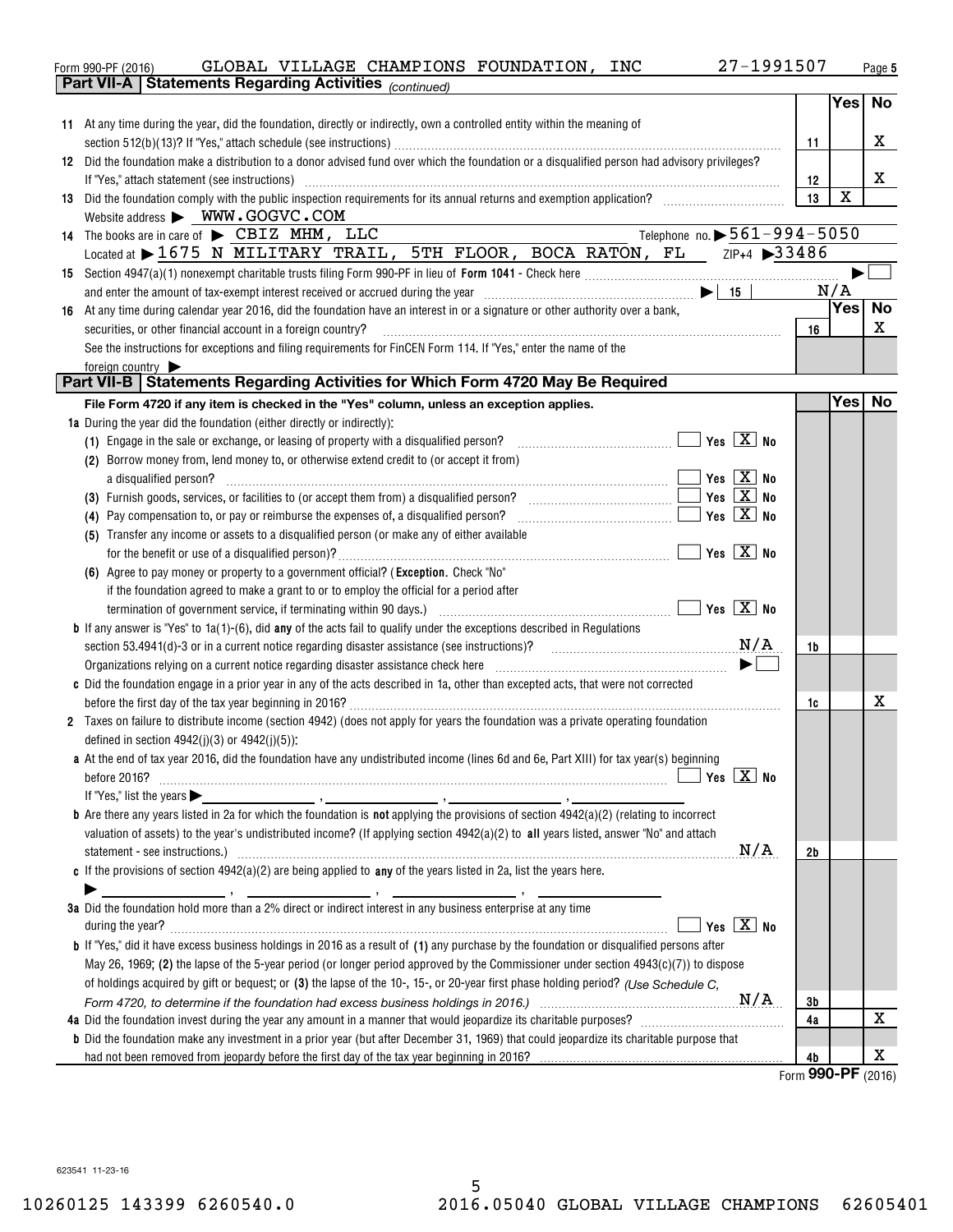| GLOBAL VILLAGE CHAMPIONS FOUNDATION, INC<br>Form 990-PF (2016)                                                                          |                                                  |                  | 27-1991507                                                     | Page 6                        |
|-----------------------------------------------------------------------------------------------------------------------------------------|--------------------------------------------------|------------------|----------------------------------------------------------------|-------------------------------|
| Part VII-B   Statements Regarding Activities for Which Form 4720 May Be Required                                                        |                                                  | (continued)      |                                                                |                               |
| 5a During the year did the foundation pay or incur any amount to:                                                                       |                                                  |                  |                                                                |                               |
|                                                                                                                                         |                                                  |                  | Yes $X$ No                                                     |                               |
| (2) Influence the outcome of any specific public election (see section 4955); or to carry on, directly or indirectly,                   |                                                  |                  |                                                                |                               |
|                                                                                                                                         |                                                  |                  | Yes $\boxed{X}$ No                                             |                               |
|                                                                                                                                         |                                                  |                  | Yes $X$ No                                                     |                               |
| (4) Provide a grant to an organization other than a charitable, etc., organization described in section                                 |                                                  |                  |                                                                |                               |
|                                                                                                                                         |                                                  |                  | Yes $X$ No                                                     |                               |
| (5) Provide for any purpose other than religious, charitable, scientific, literary, or educational purposes, or for                     |                                                  |                  |                                                                |                               |
|                                                                                                                                         |                                                  |                  | Yes $\boxed{X}$ No                                             |                               |
| <b>b</b> If any answer is "Yes" to 5a(1)-(5), did any of the transactions fail to qualify under the exceptions described in Regulations |                                                  |                  |                                                                |                               |
|                                                                                                                                         |                                                  |                  | N/A                                                            | 5b                            |
|                                                                                                                                         |                                                  |                  |                                                                |                               |
| c If the answer is "Yes" to question $5a(4)$ , does the foundation claim exemption from the tax because it maintained                   |                                                  |                  |                                                                |                               |
|                                                                                                                                         |                                                  |                  |                                                                |                               |
|                                                                                                                                         |                                                  |                  | No                                                             |                               |
| If "Yes," attach the statement required by Regulations section 53.4945-5(d).                                                            |                                                  |                  |                                                                |                               |
| 6a Did the foundation, during the year, receive any funds, directly or indirectly, to pay premiums on                                   |                                                  |                  |                                                                |                               |
| a personal benefit contract? $\ldots$ No                                                                                                |                                                  |                  |                                                                |                               |
|                                                                                                                                         |                                                  |                  |                                                                | x<br>6b                       |
| If "Yes" to 6b. file Form 8870.                                                                                                         |                                                  |                  |                                                                |                               |
| 7a At any time during the tax year, was the foundation a party to a prohibited tax shelter transaction? $\ldots$ $\ldots$ $\ldots$      |                                                  |                  |                                                                |                               |
|                                                                                                                                         |                                                  |                  |                                                                | 7b                            |
| Part VIII<br>Information About Officers, Directors, Trustees, Foundation Managers, Highly<br><b>Paid Employees, and Contractors</b>     |                                                  |                  |                                                                |                               |
|                                                                                                                                         |                                                  |                  |                                                                |                               |
| List all officers, directors, trustees, foundation managers and their compensation.                                                     |                                                  | (c) Compensation |                                                                |                               |
| (a) Name and address                                                                                                                    | (b) Title, and average<br>hours per week devoted | (If not paid,    | (d) Contributions to<br>employee benefit plans<br>and deferred | (e) Expense<br>account, other |
|                                                                                                                                         | to position                                      | enter $-0$ - $)$ | compensation                                                   | allowances                    |
| <b>RASVIR MUSTAN</b>                                                                                                                    | PRESIDENT                                        |                  |                                                                |                               |
| 2255 GLADES ROAD, SUITE 324A                                                                                                            |                                                  |                  |                                                                |                               |
| BOCA RATON, FL 33431                                                                                                                    | 5.00                                             | 0.               | 0.                                                             | 0.                            |
| ESTON E. MELTON, III                                                                                                                    | SECRETARY                                        |                  |                                                                |                               |
| 2255 GLADES ROAD, SUITE 324A                                                                                                            |                                                  |                  |                                                                |                               |
| BOCA RATON, FL 33431                                                                                                                    | 5.00                                             | 0.               | $0$ .                                                          | 0.                            |
| <b>JAMES SHELLEY</b>                                                                                                                    | <b>DIRECTOR</b>                                  |                  |                                                                |                               |
| 2255 GLADES ROAD, SUITE 324A                                                                                                            |                                                  |                  |                                                                |                               |
| BOCA RATON, FL 33431                                                                                                                    | 5.00                                             | 0.               | $0$ .                                                          | 0.                            |
|                                                                                                                                         |                                                  |                  |                                                                |                               |
|                                                                                                                                         |                                                  |                  |                                                                |                               |
|                                                                                                                                         |                                                  |                  |                                                                |                               |
| 2 Compensation of five highest-paid employees (other than those included on line 1). If none, enter "NONE."                             |                                                  |                  |                                                                |                               |
| (a) Name and address of each employee paid more than \$50,000                                                                           | (b) Title, and average                           | (c) Compensation | (d) Contributions to<br>employee benefit plans                 | (e) Expense                   |
|                                                                                                                                         | hours per week<br>devoted to position            |                  | and deferred<br>compensation                                   | account, other<br>allowances  |
| <b>NONE</b>                                                                                                                             |                                                  |                  |                                                                |                               |
|                                                                                                                                         |                                                  |                  |                                                                |                               |
|                                                                                                                                         |                                                  |                  |                                                                |                               |
|                                                                                                                                         |                                                  |                  |                                                                |                               |
|                                                                                                                                         |                                                  |                  |                                                                |                               |
|                                                                                                                                         |                                                  |                  |                                                                |                               |
|                                                                                                                                         |                                                  |                  |                                                                |                               |
|                                                                                                                                         |                                                  |                  |                                                                |                               |
|                                                                                                                                         |                                                  |                  |                                                                |                               |
|                                                                                                                                         |                                                  |                  |                                                                |                               |
| Total number of other employees paid over \$50,000                                                                                      |                                                  |                  |                                                                | 0                             |
|                                                                                                                                         |                                                  |                  |                                                                | Form 990-PF (2016)            |
|                                                                                                                                         |                                                  |                  |                                                                |                               |

Form **990-PF** ( <sup>2016</sup>) Form (2016) **990-PF**

623551 11-23-16 623551 11-23-16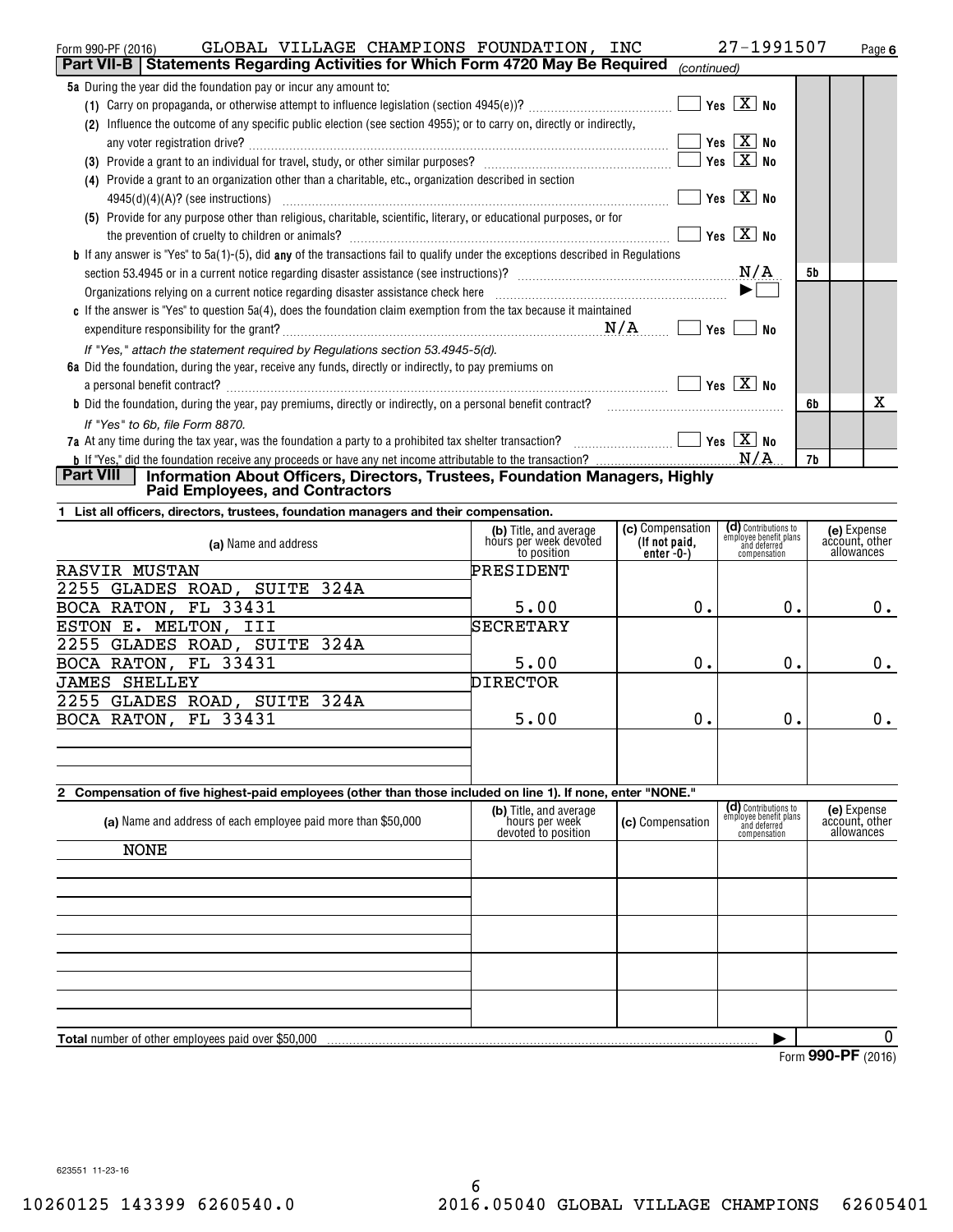| GLOBAL VILLAGE CHAMPIONS FOUNDATION, INC<br>Form 990-PF (2016)                                                                                  | 27-1991507          | Page 7             |
|-------------------------------------------------------------------------------------------------------------------------------------------------|---------------------|--------------------|
| <b>Part VIII</b><br>Information About Officers, Directors, Trustees, Foundation Managers, Highly<br>Paid Employees, and Contractors (continued) |                     |                    |
| 3 Five highest-paid independent contractors for professional services. If none, enter "NONE."                                                   |                     |                    |
| (a) Name and address of each person paid more than \$50,000                                                                                     | (b) Type of service | (c) Compensation   |
| <b>NONE</b>                                                                                                                                     |                     |                    |
|                                                                                                                                                 |                     |                    |
|                                                                                                                                                 |                     |                    |
|                                                                                                                                                 |                     |                    |
|                                                                                                                                                 |                     |                    |
|                                                                                                                                                 |                     |                    |
|                                                                                                                                                 |                     |                    |
|                                                                                                                                                 |                     |                    |
|                                                                                                                                                 |                     |                    |
| Total number of others receiving over \$50,000 for professional services                                                                        |                     | $\mathbf 0$<br>▶   |
| <b>Part IX-A</b> Summary of Direct Charitable Activities                                                                                        |                     |                    |
| List the foundation's four largest direct charitable activities during the tax year. Include relevant statistical information such as the       |                     |                    |
| number of organizations and other beneficiaries served, conferences convened, research papers produced, etc.                                    |                     | Expenses           |
| N/A<br>1.                                                                                                                                       |                     |                    |
|                                                                                                                                                 |                     |                    |
|                                                                                                                                                 |                     |                    |
| 2                                                                                                                                               |                     |                    |
|                                                                                                                                                 |                     |                    |
|                                                                                                                                                 |                     |                    |
| 3                                                                                                                                               |                     |                    |
|                                                                                                                                                 |                     |                    |
|                                                                                                                                                 |                     |                    |
|                                                                                                                                                 |                     |                    |
|                                                                                                                                                 |                     |                    |
| <b>Part IX-B Summary of Program-Related Investments</b>                                                                                         |                     |                    |
| Describe the two largest program-related investments made by the foundation during the tax year on lines 1 and 2.                               |                     | Amount             |
| N/A                                                                                                                                             |                     |                    |
|                                                                                                                                                 |                     |                    |
|                                                                                                                                                 |                     |                    |
| 2                                                                                                                                               |                     |                    |
|                                                                                                                                                 |                     |                    |
| All other program-related investments. See instructions.                                                                                        |                     |                    |
| $3 \overline{\phantom{a}}$                                                                                                                      |                     |                    |
|                                                                                                                                                 |                     |                    |
|                                                                                                                                                 |                     |                    |
|                                                                                                                                                 |                     |                    |
|                                                                                                                                                 |                     |                    |
|                                                                                                                                                 |                     |                    |
| Total. Add lines 1 through 3                                                                                                                    |                     | 0.                 |
|                                                                                                                                                 |                     | Form 990-PF (2016) |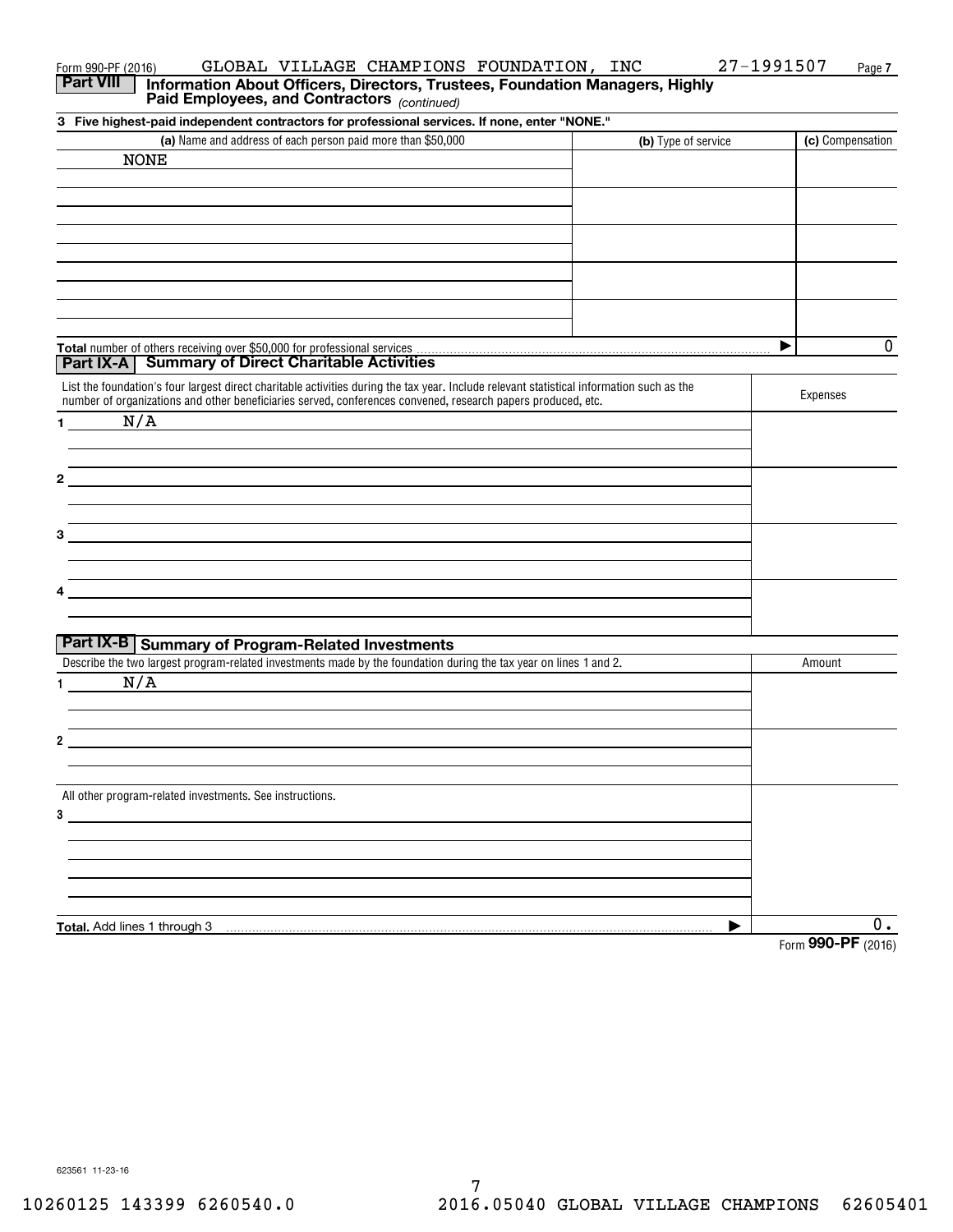8 8 10260125 143399 6260540.0 2016.05040 GLOBAL VILLAGE CHAMPIONS 62605401 10260125 143399 6260540.0 2016.05040 GLOBAL VILLAGE CHAMPIONS 62605401

| Form 990-PF (2016) | GLOBAL | VILLAGE | CHAMPIONS | FOUNDATION | INC | 1991507-<br>ົາ<br>$\sqrt{ }$ | Page 8 |
|--------------------|--------|---------|-----------|------------|-----|------------------------------|--------|

|                | Part X<br>Minimum Investment Return (All domestic foundations must complete this part. Foreign foundations, see instructions.)                                                                                                           |                         |                  |
|----------------|------------------------------------------------------------------------------------------------------------------------------------------------------------------------------------------------------------------------------------------|-------------------------|------------------|
| 1              | Fair market value of assets not used (or held for use) directly in carrying out charitable, etc., purposes:                                                                                                                              |                         |                  |
| a              | Average monthly fair market value of securities [111] Average manuscription of the market value of securities [11] Average monthly fair market value of securities [11] Average monthly fair market value of securities [11] A           | 1a                      |                  |
|                | <b>b</b> Average of monthly cash balances                                                                                                                                                                                                | 1b                      | 6,108.           |
|                |                                                                                                                                                                                                                                          | 1c                      |                  |
|                | d Total (add lines 1a, b, and c) Mathematical Communication and Total (add lines 1a, b, and c)                                                                                                                                           | 1d                      | 6,108.           |
|                | e Reduction claimed for blockage or other factors reported on lines 1a and                                                                                                                                                               |                         |                  |
|                | 1c (attach detailed explanation) manufacture and according to the last of the last the last series and the last the last the last the last the last the last the last the last the last the last the last the last the last th           | 0.                      |                  |
| $\overline{2}$ | Acquisition indebtedness applicable to line 1 assets [11] matter content in the state of the state of the state of the state of the state of the state of the state of the state of the state of the state of the state of the           | $\overline{2}$          | 0.               |
| 3              | Subtract line 2 from line 1d <b>Machinese and Contract Line 2</b> from line 1d <b>machinese and contract line 2</b> from line 1d                                                                                                         | 3                       | 6,108.           |
| 4              |                                                                                                                                                                                                                                          | 4                       | 92.              |
| 5              |                                                                                                                                                                                                                                          | 5                       | 6,016.           |
| 6              | Minimum investment return. Enter 5% of line 5 [11] Martin Martin Martin Martin Martin Martin Martin Martin Mar                                                                                                                           | 6                       | 301.             |
|                | <b>Part XI</b><br><b>Distributable Amount</b> (see instructions) (Section 4942(j)(3) and (j)(5) private operating foundations and certain<br>foreign organizations check here $\blacktriangleright \Box$ and do not complete this part.) |                         |                  |
| 1              |                                                                                                                                                                                                                                          | 1.                      | 301.             |
|                |                                                                                                                                                                                                                                          |                         |                  |
| b              |                                                                                                                                                                                                                                          |                         |                  |
| C              |                                                                                                                                                                                                                                          | 2c                      |                  |
| 3              |                                                                                                                                                                                                                                          | 3                       | 301.             |
| 4              |                                                                                                                                                                                                                                          | 4                       | 0.               |
| 5              |                                                                                                                                                                                                                                          | 5                       | 301.             |
| 6              |                                                                                                                                                                                                                                          | 6                       | 0.               |
| 7              |                                                                                                                                                                                                                                          | $\overline{7}$          | 301.             |
|                | <b>Part XII</b> Qualifying Distributions (see instructions)                                                                                                                                                                              |                         |                  |
| 1              | Amounts paid (including administrative expenses) to accomplish charitable, etc., purposes:                                                                                                                                               |                         |                  |
| a              |                                                                                                                                                                                                                                          | 1a                      | <u>0.</u>        |
|                |                                                                                                                                                                                                                                          | 1 <sub>b</sub>          | $\overline{0}$ . |
| $\overline{2}$ |                                                                                                                                                                                                                                          | $\overline{2}$          |                  |
| 3              | Amounts set aside for specific charitable projects that satisfy the:                                                                                                                                                                     |                         |                  |
| a              |                                                                                                                                                                                                                                          | 3a                      |                  |
|                |                                                                                                                                                                                                                                          | 3b                      |                  |
| 4              |                                                                                                                                                                                                                                          | $\overline{\mathbf{4}}$ | $\overline{0}$ . |
| 5              | Foundations that qualify under section 4940(e) for the reduced rate of tax on net investment                                                                                                                                             | 5                       | 0.               |
| 6              |                                                                                                                                                                                                                                          | 6                       | $\overline{0}$ . |
|                | Note: The amount on line 6 will be used in Part V, column (b), in subsequent years when calculating whether the foundation qualifies for the section<br>4940(e) reduction of tax in those years.                                         |                         |                  |

Form **990-PF** ( <sup>2016</sup>) Form (2016) **990-PF**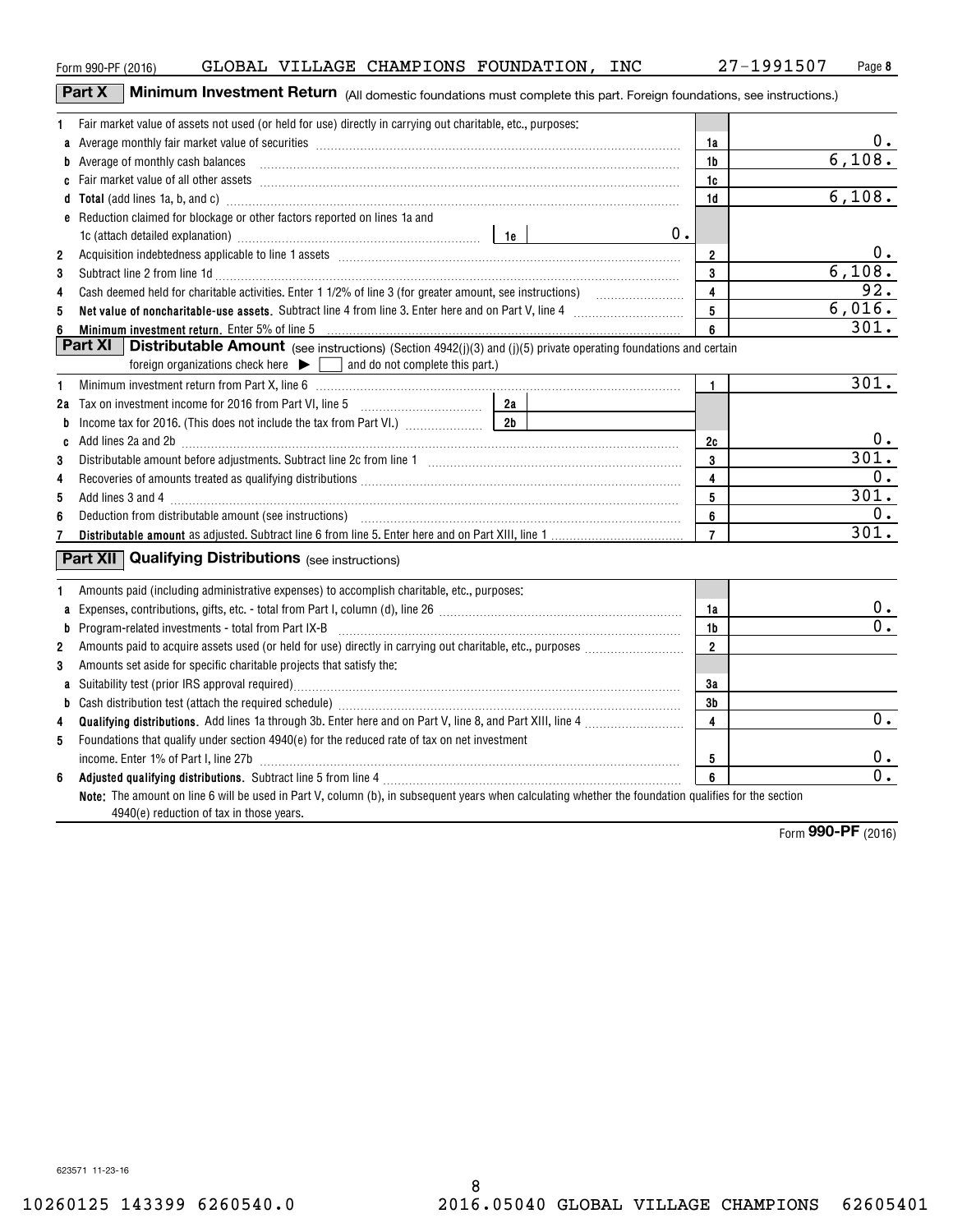### **Part XIII** I **Undistributed Income** (see instructions) **Part XIII Undistributed Income** (see instructions)

|                                                                                                          | (a)<br>Corpus | (b)<br>Years prior to 2015 | (c)<br>2015 | (d)<br>2016      |
|----------------------------------------------------------------------------------------------------------|---------------|----------------------------|-------------|------------------|
| 1 Distributable amount for 2016 from Part XI,                                                            |               |                            |             | 301.             |
| 2 Undistributed income, if any, as of the end of 2016:                                                   |               |                            |             |                  |
| a Enter amount for 2015 only                                                                             |               |                            | 0.          |                  |
| <b>b</b> Total for prior years:                                                                          |               |                            |             |                  |
|                                                                                                          |               | 0.                         |             |                  |
| 3 Excess distributions carryover, if any, to 2016:                                                       |               |                            |             |                  |
| a From 2011<br>. 1                                                                                       |               |                            |             |                  |
| <b>b</b> From 2012<br>.                                                                                  |               |                            |             |                  |
| c From 2013<br>.                                                                                         |               |                            |             |                  |
| <b>d</b> From 2014<br>.                                                                                  |               |                            |             |                  |
| $\overline{21,549}$ .<br>e From 2015<br>.                                                                |               |                            |             |                  |
|                                                                                                          | 21,549.       |                            |             |                  |
| 4 Qualifying distributions for 2016 from                                                                 |               |                            |             |                  |
| 0.<br>Part XII, line 4: $\triangleright$ \$                                                              |               |                            |             |                  |
| a Applied to 2015, but not more than line 2a                                                             |               |                            | 0.          |                  |
| <b>b</b> Applied to undistributed income of prior                                                        |               |                            |             |                  |
| years (Election required - see instructions)                                                             |               | 0.                         |             |                  |
| c Treated as distributions out of corpus                                                                 |               |                            |             |                  |
| (Election required - see instructions)<br><b>Bassander</b>                                               | 0.            |                            |             |                  |
| d Applied to 2016 distributable amount<br>1.1.1.1.1.1.1                                                  |               |                            |             | $\overline{0}$ . |
| e Remaining amount distributed out of corpus                                                             | 0.            |                            |             |                  |
| 5 Excess distributions carryover applied to 2016<br>(If an amount appears in column (d), the same amount | 301.          |                            |             | 301.             |
| must be shown in column (a).)<br>6 Enter the net total of each column as                                 |               |                            |             |                  |
| indicated below:                                                                                         | 21,248.       |                            |             |                  |
| <b>a</b> Corpus. Add lines 3f, 4c, and 4e. Subtract line 5                                               |               |                            |             |                  |
| <b>b</b> Prior years' undistributed income. Subtract                                                     |               | 0.                         |             |                  |
| c Enter the amount of prior years'                                                                       |               |                            |             |                  |
| undistributed income for which a notice of                                                               |               |                            |             |                  |
| deficiency has been issued, or on which                                                                  |               |                            |             |                  |
| the section 4942(a) tax has been previously<br>assessed                                                  |               | Ο.                         |             |                  |
| d Subtract line 6c from line 6b. Taxable                                                                 |               |                            |             |                  |
|                                                                                                          |               | 0.                         |             |                  |
| e Undistributed income for 2015. Subtract line                                                           |               |                            |             |                  |
| 4a from line 2a. Taxable amount - see instr.                                                             |               |                            | 0.          |                  |
| f Undistributed income for 2016. Subtract                                                                |               |                            |             |                  |
| lines 4d and 5 from line 1. This amount must                                                             |               |                            |             |                  |
|                                                                                                          |               |                            |             | 0.               |
| 7 Amounts treated as distributions out of                                                                |               |                            |             |                  |
| corpus to satisfy requirements imposed by                                                                |               |                            |             |                  |
| section $170(b)(1)(F)$ or $4942(g)(3)$ (Election                                                         |               |                            |             |                  |
| may be required - see instructions)<br>.                                                                 | 0.            |                            |             |                  |
| 8 Excess distributions carryover from 2011                                                               |               |                            |             |                  |
| not applied on line 5 or line 7                                                                          | $\mathbf 0$ . |                            |             |                  |
| 9 Excess distributions carryover to 2017.                                                                |               |                            |             |                  |
| Subtract lines 7 and 8 from line 6a                                                                      | 21,248.       |                            |             |                  |
| 10 Analysis of line 9:                                                                                   |               |                            |             |                  |
| a Excess from 2012                                                                                       |               |                            |             |                  |
| <b>b</b> Excess from 2013 $\ldots$                                                                       |               |                            |             |                  |
| c Excess from 2014 $\ldots$<br>$\overline{21,248}$ .                                                     |               |                            |             |                  |
| <b>d</b> Excess from 2015 $\ldots$                                                                       |               |                            |             |                  |
| e Excess from 2016.                                                                                      |               |                            |             | rr               |

623581 11-23-16 623581 11-23-16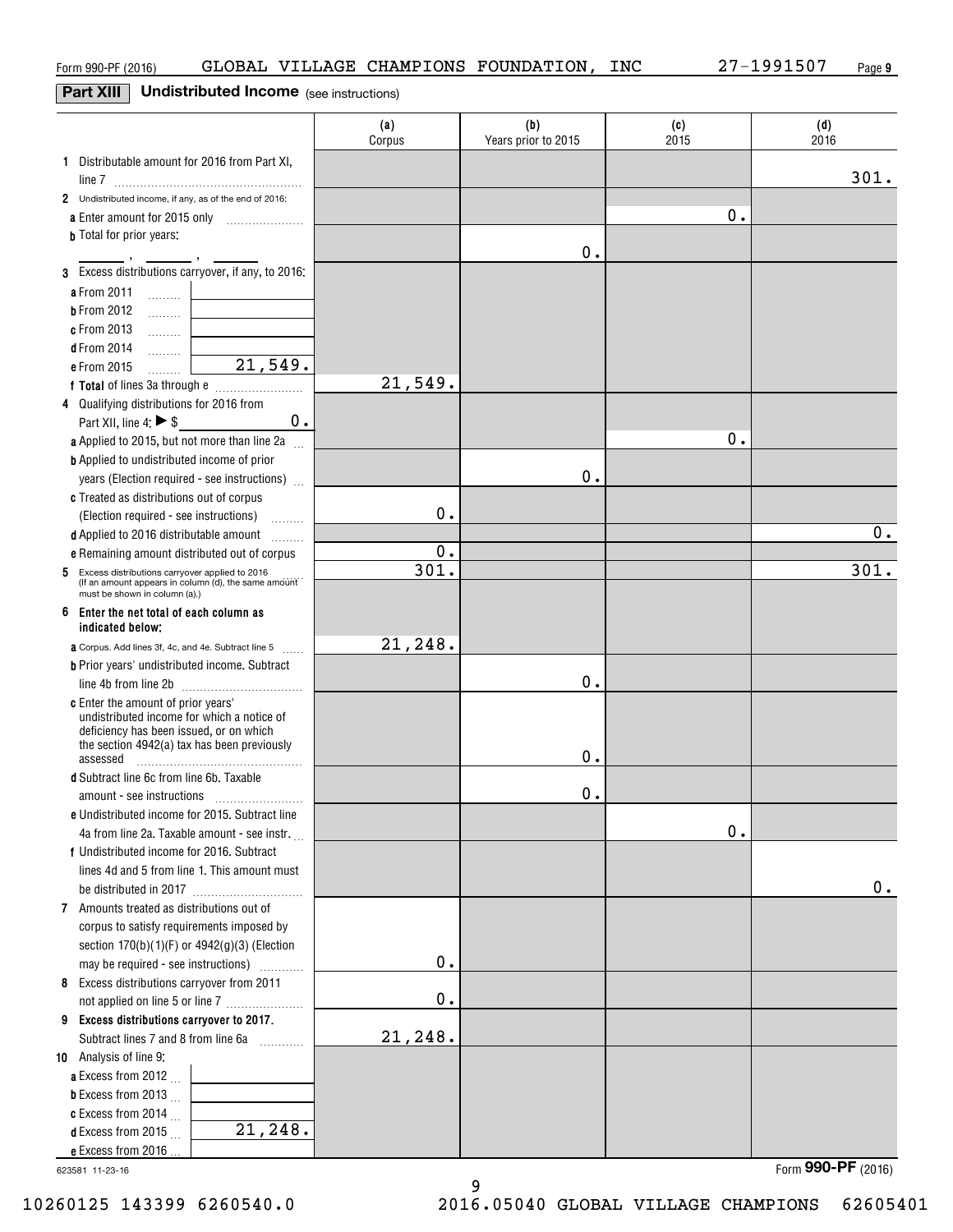| Form 990-PF (2016)                                                                                                   | GLOBAL VILLAGE CHAMPIONS FOUNDATION, INC |          |               | 27-1991507    | Page 10    |
|----------------------------------------------------------------------------------------------------------------------|------------------------------------------|----------|---------------|---------------|------------|
| <b>Part XIV Private Operating Foundations</b> (see instructions and Part VII-A, question 9)                          |                                          |          |               | N/A           |            |
| <b>1</b> a If the foundation has received a ruling or determination letter that it is a private operating            |                                          |          |               |               |            |
| foundation, and the ruling is effective for 2016, enter the date of the ruling                                       |                                          |          |               |               |            |
| <b>b</b> Check box to indicate whether the foundation is a private operating foundation described in section         |                                          |          |               | 4942(j)(3) or | 4942(j)(5) |
| <b>2</b> a Enter the lesser of the adjusted net                                                                      | Tax year                                 |          | Prior 3 years |               |            |
| income from Part I or the minimum                                                                                    | $(a)$ 2016                               | (b) 2015 | $(c)$ 2014    | $(d)$ 2013    | (e) Total  |
| investment return from Part X for                                                                                    |                                          |          |               |               |            |
| each year listed                                                                                                     |                                          |          |               |               |            |
|                                                                                                                      |                                          |          |               |               |            |
| c Qualifying distributions from Part XII,                                                                            |                                          |          |               |               |            |
| line 4 for each year listed                                                                                          |                                          |          |               |               |            |
| <b>d</b> Amounts included in line 2c not                                                                             |                                          |          |               |               |            |
| used directly for active conduct of                                                                                  |                                          |          |               |               |            |
| exempt activities                                                                                                    |                                          |          |               |               |            |
| e Qualifying distributions made directly                                                                             |                                          |          |               |               |            |
| for active conduct of exempt activities.                                                                             |                                          |          |               |               |            |
| Subtract line 2d from line 2c<br>Complete 3a, b, or c for the<br>3                                                   |                                          |          |               |               |            |
| alternative test relied upon:                                                                                        |                                          |          |               |               |            |
| <b>a</b> "Assets" alternative test - enter:                                                                          |                                          |          |               |               |            |
| (1) Value of all assets $\ldots$                                                                                     |                                          |          |               |               |            |
| (2) Value of assets qualifying<br>under section $4942(j)(3)(B)(i)$                                                   |                                          |          |               |               |            |
| <b>b</b> "Endowment" alternative test - enter                                                                        |                                          |          |               |               |            |
| 2/3 of minimum investment return<br>shown in Part X, line 6 for each year                                            |                                          |          |               |               |            |
|                                                                                                                      |                                          |          |               |               |            |
| c "Support" alternative test - enter:                                                                                |                                          |          |               |               |            |
| (1) Total support other than gross                                                                                   |                                          |          |               |               |            |
| investment income (interest,                                                                                         |                                          |          |               |               |            |
| dividends, rents, payments on<br>securities loans (section                                                           |                                          |          |               |               |            |
| $512(a)(5)$ , or royalties)                                                                                          |                                          |          |               |               |            |
| (2) Support from general public                                                                                      |                                          |          |               |               |            |
| and 5 or more exempt<br>organizations as provided in                                                                 |                                          |          |               |               |            |
| section $4942(j)(3)(B)(iii)$                                                                                         |                                          |          |               |               |            |
| (3) Largest amount of support from                                                                                   |                                          |          |               |               |            |
| an exempt organization                                                                                               |                                          |          |               |               |            |
| (4) Gross investment income                                                                                          |                                          |          |               |               |            |
| Supplementary Information (Complete this part only if the foundation had \$5,000 or more in assets<br><b>Part XV</b> |                                          |          |               |               |            |
| at any time during the year-see instructions.)                                                                       |                                          |          |               |               |            |

#### **<sup>1</sup>Information Regarding Foundation Managers: Information Regarding Foundation Managers: 1**

a List any managers of the foundation who have contributed more than 2% of the total contributions received by the foundation before the close of any tax year (but only if they have contributed more than \$<sup>5</sup> , <sup>000</sup>). (See section 507(d)(2 ).) year (but only if they have contributed more than \$5,000). (See section 507(d)(2).)

### NONE NONE

**b** List any managers of the foundation who own 10% or more of the stock of a corporation (or an equally large portion of the ownership of a partnership or other entity) of which the foundation has a 10% or greater interest. other entity) of which the foundation has a 10% or greater interest.

### NONE NONE

**<sup>2</sup>Information Regarding Contribution, Grant, Gift, Loan, Scholarship, etc., Programs: Information Regarding Contribution, Grant, Gift, Loan, Scholarship, etc., Programs:** Check here  $\blacktriangleright \boxed{\underline{X}}$  if the foundation only makes contributions to preselected charitable organizations and does not accept unsolicited requests for funds. If the foundation makes gifts, grants, etc. (see instructions) to individuals or organizations under other conditions, complete items 2a, b, c, and d. **2**

a The name, address, and telephone number or e-mail address of the person to whom applications should be addressed:

**b** The form in which applications should be submitted and information and materials they should include:

**c** Any submission deadlines: **c**Any submission deadlines:

**d** Any restrictions or limitations on awards, such as by geographical areas, charitable fields, kinds of institutions, or other factors:

623601 11-23-16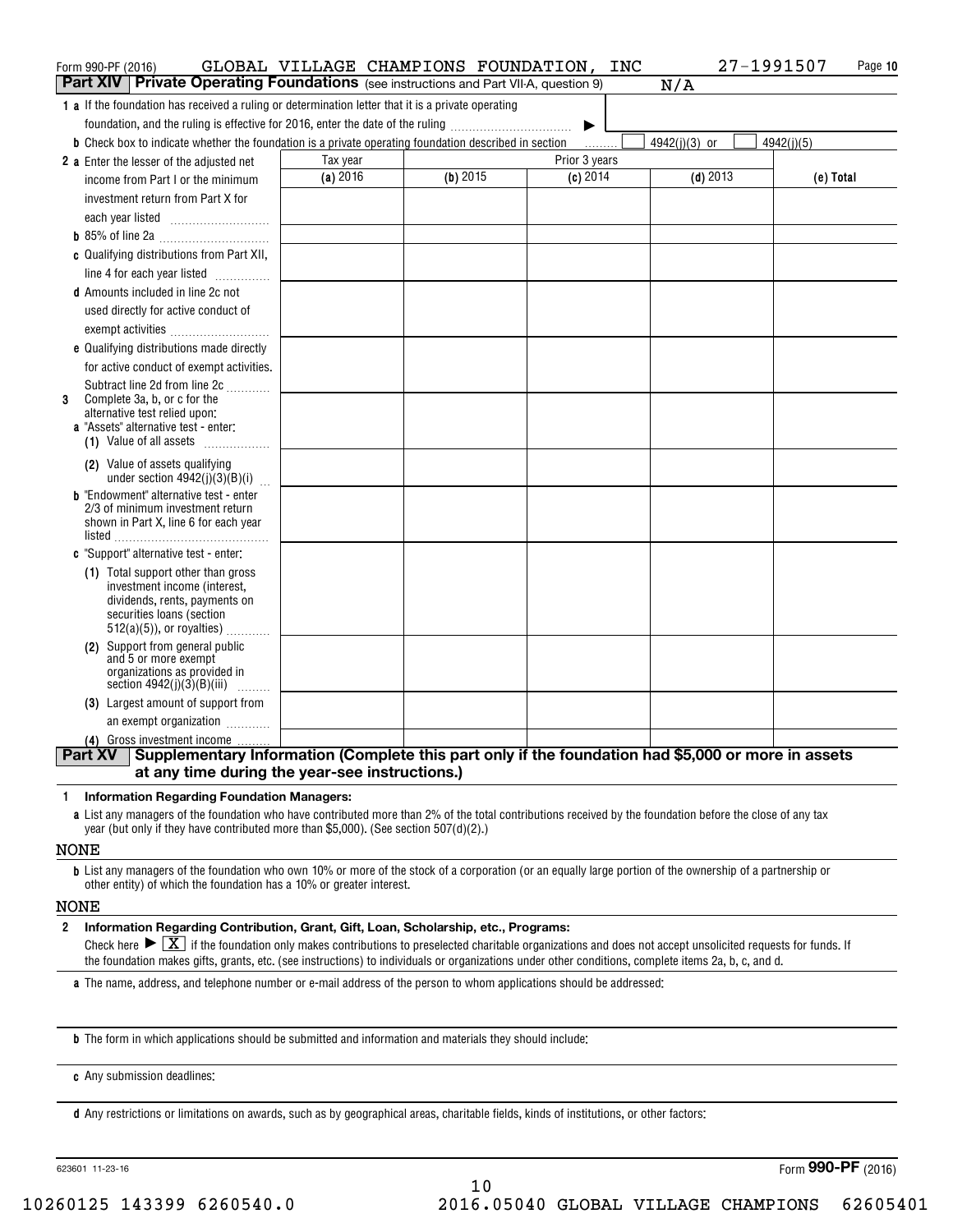| Form 990-PF (2016)                                                                | GLOBAL VILLAGE CHAMPIONS FOUNDATION,                                                                               |                         | INC<br>27-1991507                   | Page 11            |
|-----------------------------------------------------------------------------------|--------------------------------------------------------------------------------------------------------------------|-------------------------|-------------------------------------|--------------------|
| <b>Supplementary Information (continued)</b><br><b>Part XV</b>                    |                                                                                                                    |                         |                                     |                    |
| Grants and Contributions Paid During the Year or Approved for Future Payment<br>3 |                                                                                                                    |                         |                                     |                    |
| Recipient<br>Name and address (home or business)                                  | If recipient is an individual,<br>show any relationship to<br>any foundation manager<br>or substantial contributor | Foundation<br>status of | Purpose of grant or<br>contribution | Amount             |
|                                                                                   |                                                                                                                    | recipient               |                                     |                    |
| a Paid during the year                                                            |                                                                                                                    |                         |                                     |                    |
|                                                                                   |                                                                                                                    |                         |                                     |                    |
| <b>NONE</b>                                                                       |                                                                                                                    |                         |                                     |                    |
|                                                                                   |                                                                                                                    |                         |                                     |                    |
|                                                                                   |                                                                                                                    |                         |                                     |                    |
|                                                                                   |                                                                                                                    |                         |                                     |                    |
|                                                                                   |                                                                                                                    |                         |                                     |                    |
|                                                                                   |                                                                                                                    |                         |                                     |                    |
|                                                                                   |                                                                                                                    |                         |                                     |                    |
|                                                                                   |                                                                                                                    |                         |                                     |                    |
|                                                                                   |                                                                                                                    |                         |                                     |                    |
|                                                                                   |                                                                                                                    |                         |                                     |                    |
|                                                                                   |                                                                                                                    |                         |                                     |                    |
|                                                                                   |                                                                                                                    |                         |                                     |                    |
|                                                                                   |                                                                                                                    |                         |                                     |                    |
|                                                                                   |                                                                                                                    |                         |                                     |                    |
|                                                                                   |                                                                                                                    |                         |                                     |                    |
|                                                                                   |                                                                                                                    |                         |                                     |                    |
|                                                                                   |                                                                                                                    |                         |                                     |                    |
|                                                                                   |                                                                                                                    |                         |                                     |                    |
|                                                                                   |                                                                                                                    |                         |                                     |                    |
|                                                                                   |                                                                                                                    |                         |                                     |                    |
|                                                                                   |                                                                                                                    |                         |                                     |                    |
|                                                                                   |                                                                                                                    |                         |                                     |                    |
|                                                                                   |                                                                                                                    |                         |                                     |                    |
| <b>Total</b>                                                                      |                                                                                                                    |                         | $\sum$ 3a                           | $\mathbf{0}$ .     |
| <b>b</b> Approved for future payment                                              |                                                                                                                    |                         |                                     |                    |
|                                                                                   |                                                                                                                    |                         |                                     |                    |
|                                                                                   |                                                                                                                    |                         |                                     |                    |
| <b>NONE</b>                                                                       |                                                                                                                    |                         |                                     |                    |
|                                                                                   |                                                                                                                    |                         |                                     |                    |
|                                                                                   |                                                                                                                    |                         |                                     |                    |
|                                                                                   |                                                                                                                    |                         |                                     |                    |
|                                                                                   |                                                                                                                    |                         |                                     |                    |
|                                                                                   |                                                                                                                    |                         |                                     |                    |
|                                                                                   |                                                                                                                    |                         |                                     |                    |
|                                                                                   |                                                                                                                    |                         |                                     |                    |
|                                                                                   |                                                                                                                    |                         |                                     |                    |
|                                                                                   |                                                                                                                    |                         |                                     |                    |
|                                                                                   |                                                                                                                    |                         |                                     |                    |
|                                                                                   |                                                                                                                    |                         |                                     |                    |
|                                                                                   |                                                                                                                    |                         |                                     |                    |
| <b>Total</b>                                                                      |                                                                                                                    |                         | $\frac{3b}{2}$                      | $\mathbf 0$ .      |
|                                                                                   |                                                                                                                    |                         |                                     | Form 990-PF (2016) |

623611 11-23-16 623611 11-23-16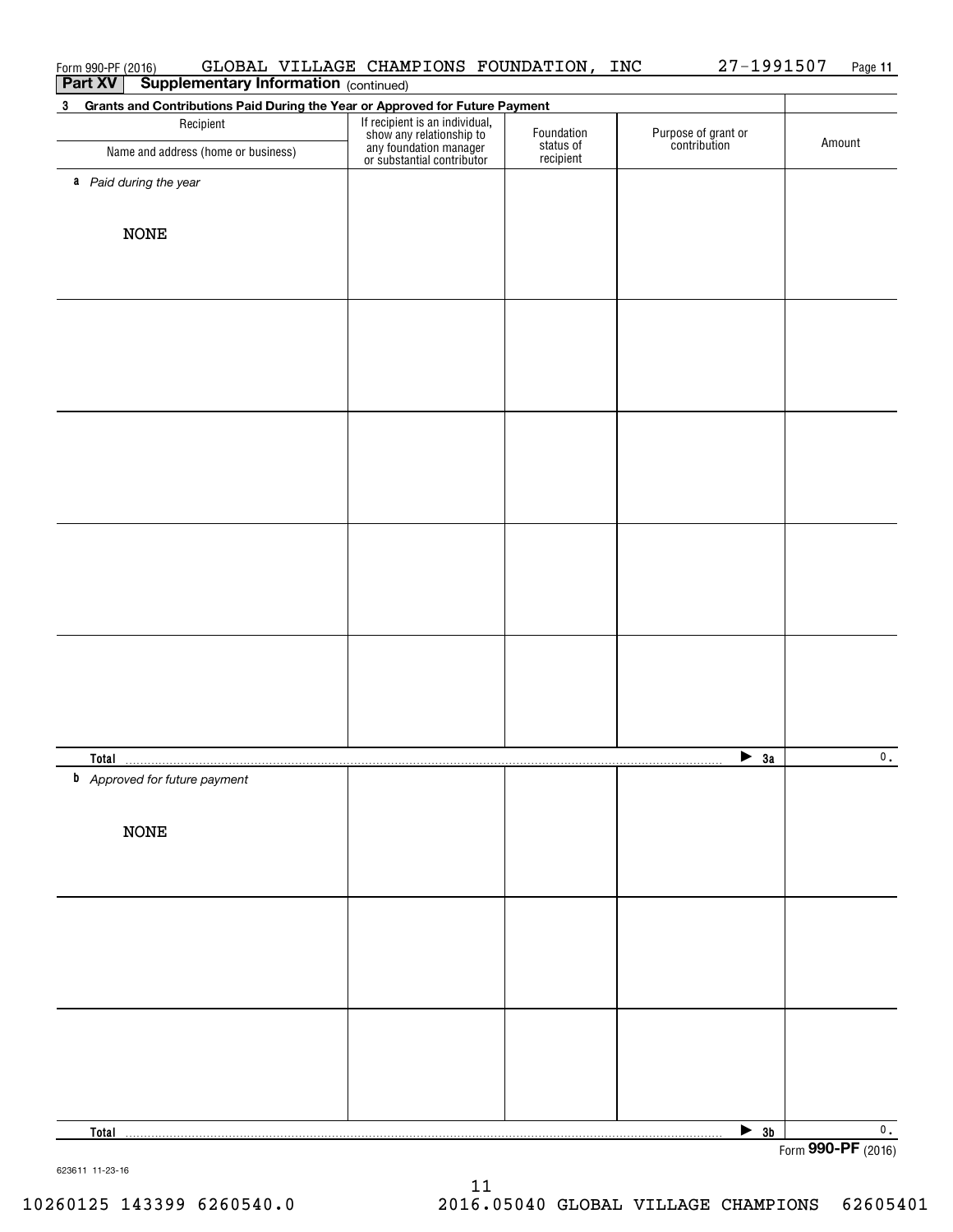### **Part XVI-A** Analysis of Income-Producing Activities

|                                                                                                                                                                                                                                                   |                                | Unrelated business income |                                  | Excluded by section 512, 513, or 514 |                                             |
|---------------------------------------------------------------------------------------------------------------------------------------------------------------------------------------------------------------------------------------------------|--------------------------------|---------------------------|----------------------------------|--------------------------------------|---------------------------------------------|
| Enter gross amounts unless otherwise indicated.<br>1 Program service revenue:                                                                                                                                                                     | (a)<br><b>Business</b><br>code | (b)<br>Amount             | $\mathsf{Exclu}$<br>sion<br>code | (d)<br>Amount                        | (e)<br>Related or exempt<br>function income |
| a                                                                                                                                                                                                                                                 |                                |                           |                                  |                                      |                                             |
| <u>and the contract of the contract of the contract of the contract of the contract of the contract of the contract of the contract of the contract of the contract of the contract of the contract of the contract of the contr</u><br>b         |                                |                           |                                  |                                      |                                             |
| C<br><u> 1980 - Jan Samuel Barbara, margaret eta idazlea (h. 1980).</u>                                                                                                                                                                           |                                |                           |                                  |                                      |                                             |
| <u> 1980 - Jan Sterner, amerikansk politiker (</u>                                                                                                                                                                                                |                                |                           |                                  |                                      |                                             |
| e<br><u> 1989 - Johann Harry Harry Harry Harry Harry Harry Harry Harry Harry Harry Harry Harry Harry Harry Harry Harry</u>                                                                                                                        |                                |                           |                                  |                                      |                                             |
|                                                                                                                                                                                                                                                   |                                |                           |                                  |                                      |                                             |
| Fees and contracts from government agencies<br>g                                                                                                                                                                                                  |                                |                           |                                  |                                      |                                             |
| 2 Membership dues and assessments [111] Membership dues and assessments                                                                                                                                                                           |                                |                           |                                  |                                      |                                             |
| 3 Interest on savings and temporary cash                                                                                                                                                                                                          |                                |                           |                                  |                                      |                                             |
|                                                                                                                                                                                                                                                   |                                |                           |                                  |                                      |                                             |
| 4 Dividends and interest from securities [111] [11] Dividends and interest from securities                                                                                                                                                        |                                |                           |                                  |                                      |                                             |
| 5 Net rental income or (loss) from real estate:                                                                                                                                                                                                   |                                |                           |                                  |                                      |                                             |
|                                                                                                                                                                                                                                                   |                                |                           |                                  |                                      |                                             |
|                                                                                                                                                                                                                                                   |                                |                           |                                  |                                      |                                             |
| 6 Net rental income or (loss) from personal                                                                                                                                                                                                       |                                |                           |                                  |                                      |                                             |
|                                                                                                                                                                                                                                                   |                                |                           |                                  |                                      |                                             |
| 8 Gain or (loss) from sales of assets other                                                                                                                                                                                                       |                                |                           |                                  |                                      |                                             |
|                                                                                                                                                                                                                                                   |                                |                           |                                  |                                      |                                             |
| 10 Gross profit or (loss) from sales of inventory                                                                                                                                                                                                 |                                |                           |                                  |                                      |                                             |
| 11 Other revenue:                                                                                                                                                                                                                                 |                                |                           |                                  |                                      |                                             |
| a<br><u> 1980 - Andrea Andrew Maria (h. 1980).</u>                                                                                                                                                                                                |                                |                           |                                  |                                      |                                             |
| b<br><u> 1989 - Andrea Aonaichte, ann an t-Èireann an t-Èireann an t-Èireann an t-Èireann an t-Èireann an t-Èireann an </u>                                                                                                                       |                                |                           |                                  |                                      |                                             |
| C<br><u> 1980 - Andrea Andrew Maria (h. 1980).</u>                                                                                                                                                                                                |                                |                           |                                  |                                      |                                             |
| d<br><u> 1989 - Andrea State Barbara, amerikan personal di personal dengan personal dengan personal dengan personal de</u>                                                                                                                        |                                |                           |                                  |                                      |                                             |
| е<br><u> 1989 - Alexandr Alexandr III, prima populație de la provincia de la provincia de la provincia de la provincia</u>                                                                                                                        |                                |                           |                                  |                                      |                                             |
|                                                                                                                                                                                                                                                   |                                | 0.                        |                                  | 0.                                   | 0.                                          |
| 13 Total. Add line 12, columns (b), (d), and (e) material contracts and contained a series and a series of the series of the series of the series of the series of the series of the series of the series of the series of the                    |                                |                           |                                  |                                      | $\overline{0}$ .                            |
| (See worksheet in line 13 instructions to verify calculations.)                                                                                                                                                                                   |                                |                           |                                  |                                      |                                             |
| Relationship of Activities to the Accomplishment of Exempt Purposes<br><b>Part XVI-B</b>                                                                                                                                                          |                                |                           |                                  |                                      |                                             |
| Explain below how each activity for which income is reported in column (e) of Part XVI-A contributed importantly to the accomplishment of<br>Line No.<br>the foundation's exempt purposes (other than by providing funds for such purposes).<br>▼ |                                |                           |                                  |                                      |                                             |
|                                                                                                                                                                                                                                                   |                                |                           |                                  |                                      |                                             |
|                                                                                                                                                                                                                                                   |                                |                           |                                  |                                      |                                             |
|                                                                                                                                                                                                                                                   |                                |                           |                                  |                                      |                                             |
|                                                                                                                                                                                                                                                   |                                |                           |                                  |                                      |                                             |
|                                                                                                                                                                                                                                                   |                                |                           |                                  |                                      |                                             |
|                                                                                                                                                                                                                                                   |                                |                           |                                  |                                      |                                             |
|                                                                                                                                                                                                                                                   |                                |                           |                                  |                                      |                                             |
|                                                                                                                                                                                                                                                   |                                |                           |                                  |                                      |                                             |
|                                                                                                                                                                                                                                                   |                                |                           |                                  |                                      |                                             |
|                                                                                                                                                                                                                                                   |                                |                           |                                  |                                      |                                             |
|                                                                                                                                                                                                                                                   |                                |                           |                                  |                                      |                                             |
|                                                                                                                                                                                                                                                   |                                |                           |                                  |                                      |                                             |
|                                                                                                                                                                                                                                                   |                                |                           |                                  |                                      |                                             |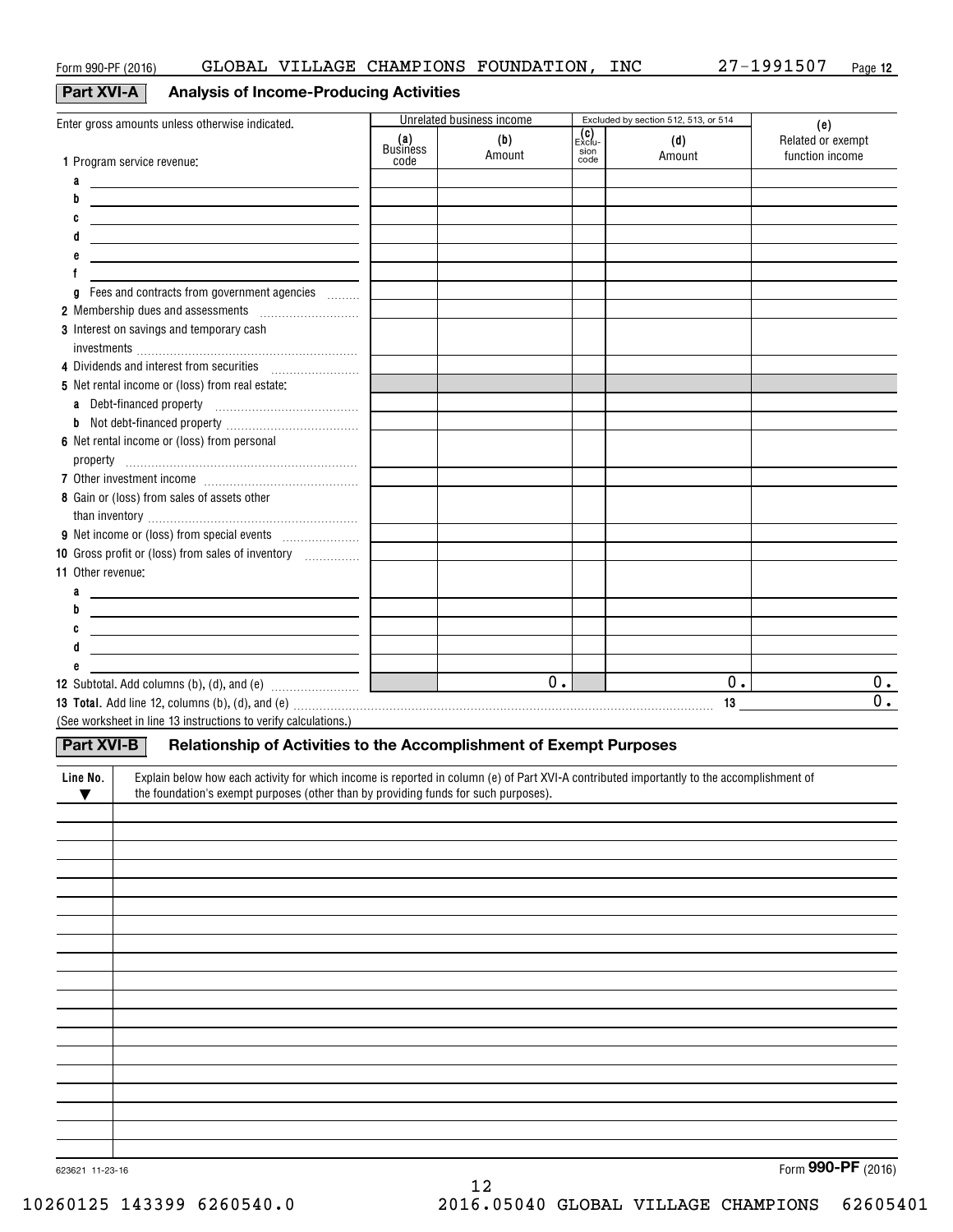|  | Form 990-PF (2016) | GLOBAL | VILLAGE | CHAMPIONS | FOUNDATION | INC | 1991507<br>רי ר | Page 13 |
|--|--------------------|--------|---------|-----------|------------|-----|-----------------|---------|
|--|--------------------|--------|---------|-----------|------------|-----|-----------------|---------|

|                                                                                                                                                                                                                               | <b>Part XVII</b> | <b>Exempt Organizations</b>                                                                                                                                                                                                                                                                                               |                      |                                 |                                                   |       | Information Regarding Transfers To and Transactions and Relationships With Noncharitable                                                                                                                                                                                                                                   |                                                                                   |              |
|-------------------------------------------------------------------------------------------------------------------------------------------------------------------------------------------------------------------------------|------------------|---------------------------------------------------------------------------------------------------------------------------------------------------------------------------------------------------------------------------------------------------------------------------------------------------------------------------|----------------------|---------------------------------|---------------------------------------------------|-------|----------------------------------------------------------------------------------------------------------------------------------------------------------------------------------------------------------------------------------------------------------------------------------------------------------------------------|-----------------------------------------------------------------------------------|--------------|
| $\mathbf{1}$                                                                                                                                                                                                                  |                  | Did the organization directly or indirectly engage in any of the following with any other organization described in section 501(c) of                                                                                                                                                                                     |                      |                                 |                                                   |       |                                                                                                                                                                                                                                                                                                                            |                                                                                   | Yes No       |
|                                                                                                                                                                                                                               |                  | the Code (other than section $501(c)(3)$ organizations) or in section 527, relating to political organizations?                                                                                                                                                                                                           |                      |                                 |                                                   |       |                                                                                                                                                                                                                                                                                                                            |                                                                                   |              |
|                                                                                                                                                                                                                               |                  | a Transfers from the reporting foundation to a noncharitable exempt organization of:                                                                                                                                                                                                                                      |                      |                                 |                                                   |       |                                                                                                                                                                                                                                                                                                                            |                                                                                   |              |
|                                                                                                                                                                                                                               |                  |                                                                                                                                                                                                                                                                                                                           |                      |                                 |                                                   |       |                                                                                                                                                                                                                                                                                                                            | 1a(1)                                                                             | х            |
|                                                                                                                                                                                                                               |                  |                                                                                                                                                                                                                                                                                                                           |                      |                                 |                                                   |       | (2) Other assets <b>construction and construction of the construction</b> of the construction of the construction of the construction of the construction of the construction of the construction of the construction of the constr                                                                                        | 1a(2)                                                                             | X            |
| b                                                                                                                                                                                                                             |                  | Other transactions:                                                                                                                                                                                                                                                                                                       |                      |                                 |                                                   |       |                                                                                                                                                                                                                                                                                                                            |                                                                                   |              |
|                                                                                                                                                                                                                               |                  |                                                                                                                                                                                                                                                                                                                           |                      |                                 |                                                   |       | (1) Sales of assets to a noncharitable exempt organization manufactured contains and a set of assets to a noncharitable exempt organization manufactured contains and a set of the set of the set of the set of the set of the                                                                                             | 1b(1)                                                                             | x            |
|                                                                                                                                                                                                                               |                  |                                                                                                                                                                                                                                                                                                                           |                      |                                 |                                                   |       | (2) Purchases of assets from a noncharitable exempt organization [11] match material material material material material material material material material material material material material material material material ma                                                                                             | 1b(2)                                                                             | X            |
|                                                                                                                                                                                                                               |                  |                                                                                                                                                                                                                                                                                                                           |                      |                                 |                                                   |       |                                                                                                                                                                                                                                                                                                                            | 1b(3)                                                                             | X            |
|                                                                                                                                                                                                                               |                  |                                                                                                                                                                                                                                                                                                                           |                      |                                 |                                                   |       | (4) Reimbursement arrangements [111] Allen and the contract of the contract of the contract of the contract of the contract of the contract of the contract of the contract of the contract of the contract of the contract of                                                                                             | 1b(4)                                                                             | X            |
|                                                                                                                                                                                                                               |                  |                                                                                                                                                                                                                                                                                                                           |                      |                                 |                                                   |       | (5) Loans or loan guarantees <b>construction and construction</b> construction and a series of loans or loan guarantees                                                                                                                                                                                                    | 1b(5)                                                                             | X            |
|                                                                                                                                                                                                                               |                  |                                                                                                                                                                                                                                                                                                                           |                      |                                 |                                                   |       | (6) Performance of services or membership or fundraising solicitations [11] matter content to the services or membership or fundraising solicitations [11] matter content to the services or membership or fundrations [11] ma                                                                                             | 1b(6)                                                                             | X            |
| c Sharing of facilities, equipment, mailing lists, other assets, or paid employees [11,11] [11] content that increase the set of facilities, equipment, mailing lists, other assets, or paid employees [11] [12] [12] content |                  |                                                                                                                                                                                                                                                                                                                           |                      |                                 |                                                   |       |                                                                                                                                                                                                                                                                                                                            | 1c                                                                                | X            |
|                                                                                                                                                                                                                               |                  | column (d) the value of the goods, other assets, or services received.                                                                                                                                                                                                                                                    |                      |                                 |                                                   |       | d If the answer to any of the above is "Yes," complete the following schedule. Column (b) should always show the fair market value of the goods, other assets,<br>or services given by the reporting foundation. If the foundation received less than fair market value in any transaction or sharing arrangement, show in |                                                                                   |              |
| $(a)$ Line no.                                                                                                                                                                                                                |                  | (b) Amount involved                                                                                                                                                                                                                                                                                                       |                      |                                 | (c) Name of noncharitable exempt organization     |       | $(d)$ Description of transfers, transactions, and sharing arrangements                                                                                                                                                                                                                                                     |                                                                                   |              |
|                                                                                                                                                                                                                               |                  |                                                                                                                                                                                                                                                                                                                           |                      | N/A                             |                                                   |       |                                                                                                                                                                                                                                                                                                                            |                                                                                   |              |
|                                                                                                                                                                                                                               |                  |                                                                                                                                                                                                                                                                                                                           |                      |                                 |                                                   |       |                                                                                                                                                                                                                                                                                                                            |                                                                                   |              |
|                                                                                                                                                                                                                               |                  |                                                                                                                                                                                                                                                                                                                           |                      |                                 |                                                   |       |                                                                                                                                                                                                                                                                                                                            |                                                                                   |              |
|                                                                                                                                                                                                                               |                  |                                                                                                                                                                                                                                                                                                                           |                      |                                 |                                                   |       |                                                                                                                                                                                                                                                                                                                            |                                                                                   |              |
|                                                                                                                                                                                                                               |                  |                                                                                                                                                                                                                                                                                                                           |                      |                                 |                                                   |       |                                                                                                                                                                                                                                                                                                                            |                                                                                   |              |
|                                                                                                                                                                                                                               |                  |                                                                                                                                                                                                                                                                                                                           |                      |                                 |                                                   |       |                                                                                                                                                                                                                                                                                                                            |                                                                                   |              |
|                                                                                                                                                                                                                               |                  |                                                                                                                                                                                                                                                                                                                           |                      |                                 |                                                   |       |                                                                                                                                                                                                                                                                                                                            |                                                                                   |              |
|                                                                                                                                                                                                                               |                  |                                                                                                                                                                                                                                                                                                                           |                      |                                 |                                                   |       |                                                                                                                                                                                                                                                                                                                            |                                                                                   |              |
|                                                                                                                                                                                                                               |                  |                                                                                                                                                                                                                                                                                                                           |                      |                                 |                                                   |       |                                                                                                                                                                                                                                                                                                                            |                                                                                   |              |
|                                                                                                                                                                                                                               |                  |                                                                                                                                                                                                                                                                                                                           |                      |                                 |                                                   |       |                                                                                                                                                                                                                                                                                                                            |                                                                                   |              |
|                                                                                                                                                                                                                               |                  |                                                                                                                                                                                                                                                                                                                           |                      |                                 |                                                   |       |                                                                                                                                                                                                                                                                                                                            |                                                                                   |              |
|                                                                                                                                                                                                                               |                  |                                                                                                                                                                                                                                                                                                                           |                      |                                 |                                                   |       |                                                                                                                                                                                                                                                                                                                            |                                                                                   |              |
|                                                                                                                                                                                                                               |                  |                                                                                                                                                                                                                                                                                                                           |                      |                                 |                                                   |       |                                                                                                                                                                                                                                                                                                                            |                                                                                   |              |
|                                                                                                                                                                                                                               |                  |                                                                                                                                                                                                                                                                                                                           |                      |                                 |                                                   |       |                                                                                                                                                                                                                                                                                                                            |                                                                                   |              |
|                                                                                                                                                                                                                               |                  |                                                                                                                                                                                                                                                                                                                           |                      |                                 |                                                   |       |                                                                                                                                                                                                                                                                                                                            |                                                                                   |              |
|                                                                                                                                                                                                                               |                  | 2a Is the foundation directly or indirectly affiliated with, or related to, one or more tax-exempt organizations described                                                                                                                                                                                                |                      |                                 |                                                   |       |                                                                                                                                                                                                                                                                                                                            |                                                                                   |              |
|                                                                                                                                                                                                                               |                  |                                                                                                                                                                                                                                                                                                                           |                      |                                 |                                                   |       |                                                                                                                                                                                                                                                                                                                            | Yes                                                                               | $X_{\geq 0}$ |
|                                                                                                                                                                                                                               |                  | <b>b</b> If "Yes," complete the following schedule.                                                                                                                                                                                                                                                                       |                      |                                 |                                                   |       |                                                                                                                                                                                                                                                                                                                            |                                                                                   |              |
|                                                                                                                                                                                                                               |                  | (a) Name of organization                                                                                                                                                                                                                                                                                                  |                      |                                 | (b) Type of organization                          |       | (c) Description of relationship                                                                                                                                                                                                                                                                                            |                                                                                   |              |
|                                                                                                                                                                                                                               |                  | N/A                                                                                                                                                                                                                                                                                                                       |                      |                                 |                                                   |       |                                                                                                                                                                                                                                                                                                                            |                                                                                   |              |
|                                                                                                                                                                                                                               |                  |                                                                                                                                                                                                                                                                                                                           |                      |                                 |                                                   |       |                                                                                                                                                                                                                                                                                                                            |                                                                                   |              |
|                                                                                                                                                                                                                               |                  |                                                                                                                                                                                                                                                                                                                           |                      |                                 |                                                   |       |                                                                                                                                                                                                                                                                                                                            |                                                                                   |              |
|                                                                                                                                                                                                                               |                  |                                                                                                                                                                                                                                                                                                                           |                      |                                 |                                                   |       |                                                                                                                                                                                                                                                                                                                            |                                                                                   |              |
|                                                                                                                                                                                                                               |                  |                                                                                                                                                                                                                                                                                                                           |                      |                                 |                                                   |       |                                                                                                                                                                                                                                                                                                                            |                                                                                   |              |
| Sign<br>Here                                                                                                                                                                                                                  |                  | Under penalties of perjury, I declare that I have examined this return, including accompanying schedules and statements, and to the best of my knowledge<br>and belief, it is true, correct, and complete. Declaration of preparer (other than taxpayer) is based on all information of which preparer has any knowledge. |                      |                                 |                                                   |       |                                                                                                                                                                                                                                                                                                                            | May the IRS discuss this<br>return with the preparer<br>shown below (see instr.)? |              |
|                                                                                                                                                                                                                               |                  | Signature of officer or trustee                                                                                                                                                                                                                                                                                           |                      |                                 |                                                   | Title | SECRETARY                                                                                                                                                                                                                                                                                                                  | $\overline{X}$ Yes                                                                | No.          |
|                                                                                                                                                                                                                               |                  | Print/Type preparer's name                                                                                                                                                                                                                                                                                                |                      | Preparer's signature            | Date                                              | Date  | PTIN<br>Check<br>if                                                                                                                                                                                                                                                                                                        |                                                                                   |              |
|                                                                                                                                                                                                                               |                  |                                                                                                                                                                                                                                                                                                                           |                      |                                 |                                                   |       | self-employed                                                                                                                                                                                                                                                                                                              |                                                                                   |              |
| Paid                                                                                                                                                                                                                          |                  | ERIKA LEWIN                                                                                                                                                                                                                                                                                                               |                      |                                 |                                                   |       |                                                                                                                                                                                                                                                                                                                            | P00544975                                                                         |              |
|                                                                                                                                                                                                                               | Preparer         | Firm's name CBIZ MHM, LLC                                                                                                                                                                                                                                                                                                 |                      |                                 |                                                   |       | Firm's EIN ▶ 34-1900735                                                                                                                                                                                                                                                                                                    |                                                                                   |              |
|                                                                                                                                                                                                                               | <b>Use Only</b>  |                                                                                                                                                                                                                                                                                                                           |                      |                                 |                                                   |       |                                                                                                                                                                                                                                                                                                                            |                                                                                   |              |
|                                                                                                                                                                                                                               |                  |                                                                                                                                                                                                                                                                                                                           |                      |                                 | Firm's address > 1675 N. MILITARY TRAIL 5TH FLOOR |       |                                                                                                                                                                                                                                                                                                                            |                                                                                   |              |
|                                                                                                                                                                                                                               |                  |                                                                                                                                                                                                                                                                                                                           | BOCA RATON, FL 33486 | $561 - 994 - 5050$<br>Phone no. |                                                   |       |                                                                                                                                                                                                                                                                                                                            |                                                                                   |              |

|  |  |  | Form 990-PF (2016) |
|--|--|--|--------------------|

623622 11-23-16 623622 11-23-16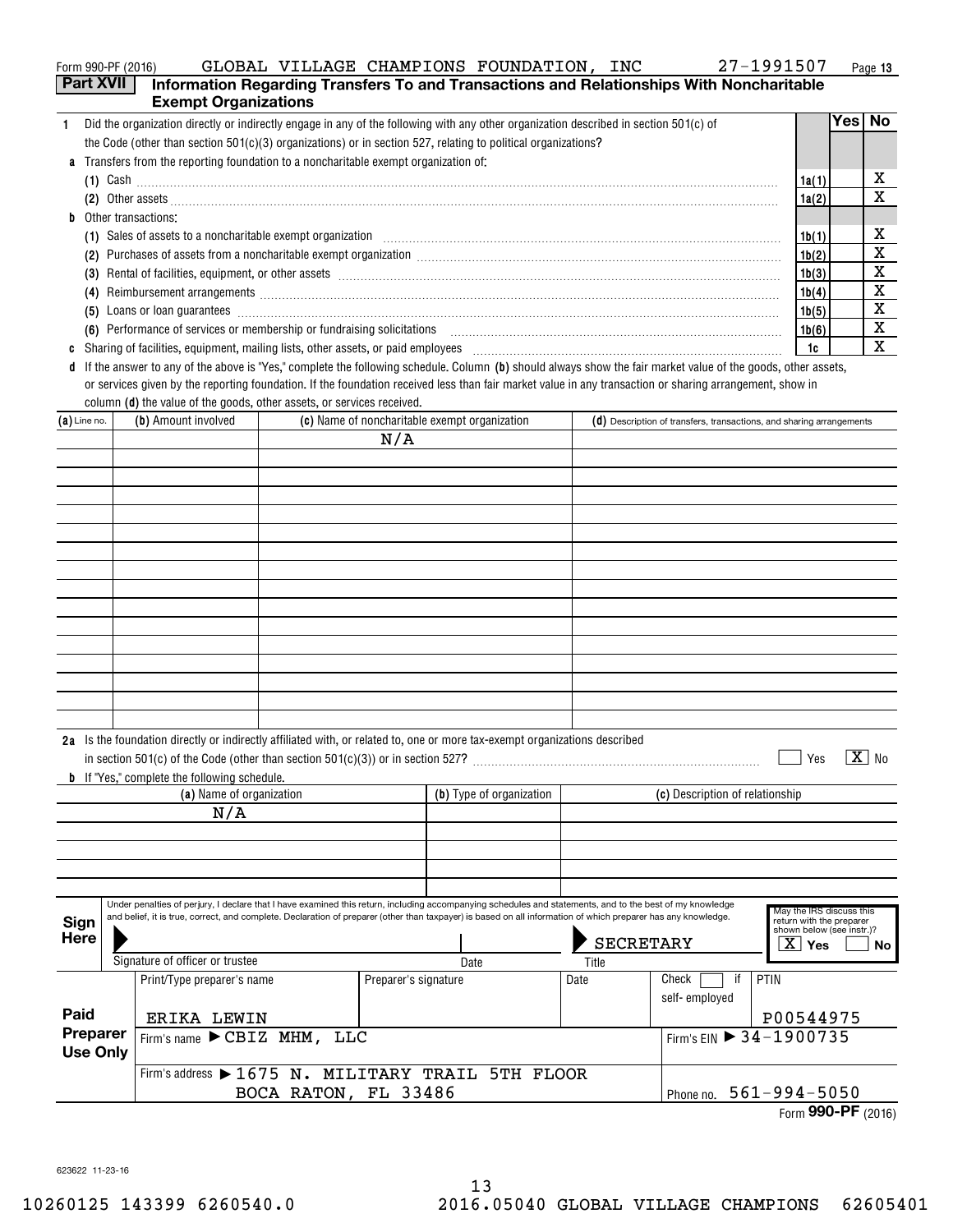| FORM 990-PF                                            | OTHER EXPENSES                      |                                                 | STATEMENT 1                   |                                      |  |
|--------------------------------------------------------|-------------------------------------|-------------------------------------------------|-------------------------------|--------------------------------------|--|
| DESCRIPTION                                            | (A)<br><b>EXPENSES</b><br>PER BOOKS | (B )<br>INVEST-<br>NET<br><b>INCOME</b><br>MENT | (C)<br>ADJUSTED<br>NET INCOME | (D)<br>CHARITABLE<br><b>PURPOSES</b> |  |
| <b>FILING FEES</b><br>MERCHANT FEES<br><b>SUPPLIES</b> | 61.<br>402.<br>124.                 | 0.<br>0.<br>0.                                  |                               | ο.<br>Ο.<br>Ο.                       |  |
| TO FORM 990-PF, PG 1, LN 23                            | 587.                                | 0.                                              |                               | Ο.                                   |  |

}}}}}}}}}}}}}}}}}}}}}}}}}}}}}}}}}}}}}}}} }}}}}}}}}}